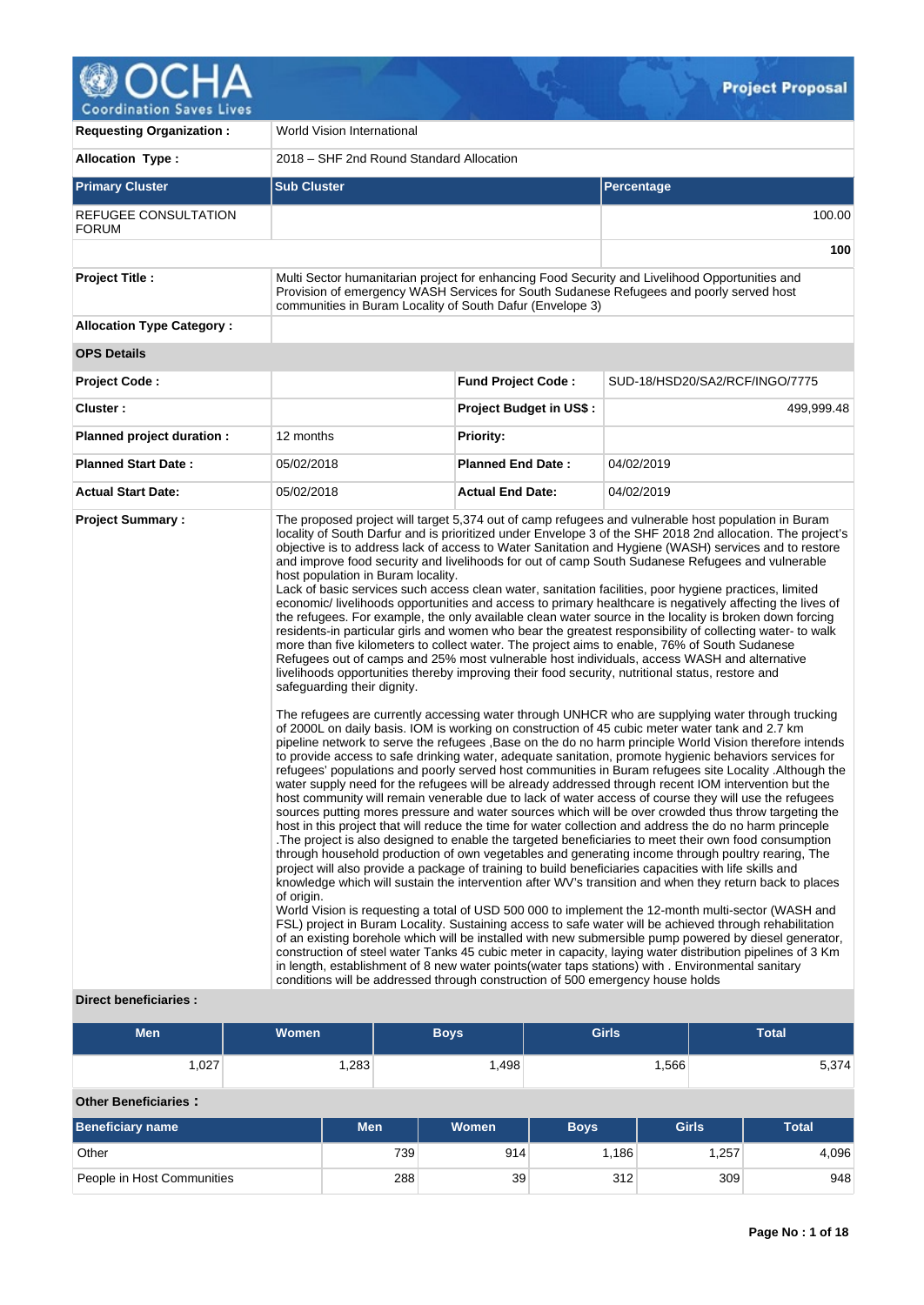## **Indirect Beneficiaries :**

Apart from the 5,374 beneficiaries that will be reached through Food security and livelihoods interventions; 32,000 indirect persons (approximately 6,400 HHs) will be reached with messaging through campaigns and awareness raising in Buram Locality. By rehabilitation of the non-functioning water yards, Installation of solar pumps and construction of new tap stations, indirect beneficiaries will include the surrounding house hold of Burma population that will benefit from reduced competition over existing water sources.

#### **Catchment Population:**

The catchment population for this project will be the entire population of Buram Locality approximately 32,000 South Sudanese refugees and vulnerable host communities residing in Buram.

## **Link with allocation strategy :**

The proposed project fits into the funds strategy through targeting South Sudanese refugees in Buram (out of camp) by providing immediate sustainable WASH emergency services, lifesaving assistance and increase selfareliance of the South Sudanese refugees and for the most vulnerable host communities who are facing deferent underdevelopment challenges . The project is also closely aligned with the MultioYear Humanitarian Strategy (201712019) and the Humanitarian Response Plan 2018 (HRP) and contributes to outcomes Two: Displaced populations, refugees, returnees and host communities meet their basic needs and/or access to essential basic services while increasing their selforeliance and it is also closely aligned with the 2018 South Sudan Regional Response plan, the project is committed to improve the timeliness of the response to new emergencies ,collective investment in the capacity for situation and risk monitoring and need for the South Sudanese refugees which is still remains a top priority. Having usually travelled long distances to seek safety and protection, they need protection, food, water, shelter, health and nutrition assistance as well as livelihood opportunities. In view of the ongoing fighting in South Sudan and significant food insecurity, reaching famine level in certain locations, the number of refugees crossing into Sudan is likely to continue to grow. As the South Sudanese refugee emergency enters its fourth year, there is a need to move beyond the emergency phase and focus on long-term solutions that strengthen the resilience of refugees and allow them to become more self-reliant in the face of a potentially protracted crisis. Under WASH: The project contributes to the WASH Cluster Objective #1: "Sustain and expand WASH services to IDPs, seriously affected populations" . • Interventions proposed are live-saving aimed at sustaining the lives of vulnerable children, women and men in three targeted camps. • The project will raise awareness as well as build the capacity of affected communities to sustain and manage water, sanitation and hygiene promotion services through training of water and sanitation committees, hand pump mechanics and hygiene promotion volunteers. • Environmentally user friendly approaches such solar power and groundwater monitoring are promoted. Using vulnerability-based approach. Under FSL: The objective is to contribute to improving and increasing access to food security and livelihoods of 5,3744,096 out of camp South Sudanese Refugees and host communities (who have become vulnerable due to sharing of already strained resources) in Buram locality in South Darfur state. This will be achieved through the following outcomes and outputs: Outcome 1:- Enable 3000 households to cover part of their food requirements by their own means (through food production and income generation) to improve their food and nutrition security

Output 1.1 - 3000 households provided with agricultural inputs/ services and income generation opportunities/ inputs to improve their food and nutrition security.

Outcome 2 - Restore, safeguard and strengthen livelihoods of 1096 out of camp Sudanese Refugees and vulnerable host communities belonging to 220 households, to enable them to ensure their food and nutrition requirements and become more self-reliant and prepare future food shock.

Output 2.1- 696 person belonging to 140 households (75% of them refugees and 25% extremely vulnerable households of host community in Buram) supported with poultry restocking, 10 chicken per household, and chicken feeding to diversify their livelihoods and to enable them meet their nutrition requirements. Output 2.2- 400 Refugees and host communities belonging to 80 households, provided with opportunities for food possessing, bread making, selling peanut/peanut butter, to diversify their livelihoods and to enable them to meet their nutrition requirements. Building on this approach, will lay the foundations for coexistence,

## **Sub-Grants to Implementing Partners :**

| <b>Partner Name</b> | <b>Partner Type</b> | <b>Budget in US\$</b> |
|---------------------|---------------------|-----------------------|
|                     |                     |                       |

**Other funding secured for the same project (to date) :**

| <b>Other Funding Source</b> | <b>Other Funding Amount</b> |
|-----------------------------|-----------------------------|
|                             |                             |

## **Organization focal point :**

| Name                             | <b>Title</b>                   | <b>Email</b>                 | <b>Phone</b>  |  |  |
|----------------------------------|--------------------------------|------------------------------|---------------|--|--|
| Vincent Edwards                  | <b>Country Director</b>        | vince edwards@wvi.or         | +249912155667 |  |  |
| Rumbidzai Pairamanzi             | Program Development<br>Manager | rumbidzai_pairamanzi@wvi.org | +24992532548  |  |  |
| <b>BACKGROUND</b>                |                                |                              |               |  |  |
| 1. Humanitarian context analysis |                                |                              |               |  |  |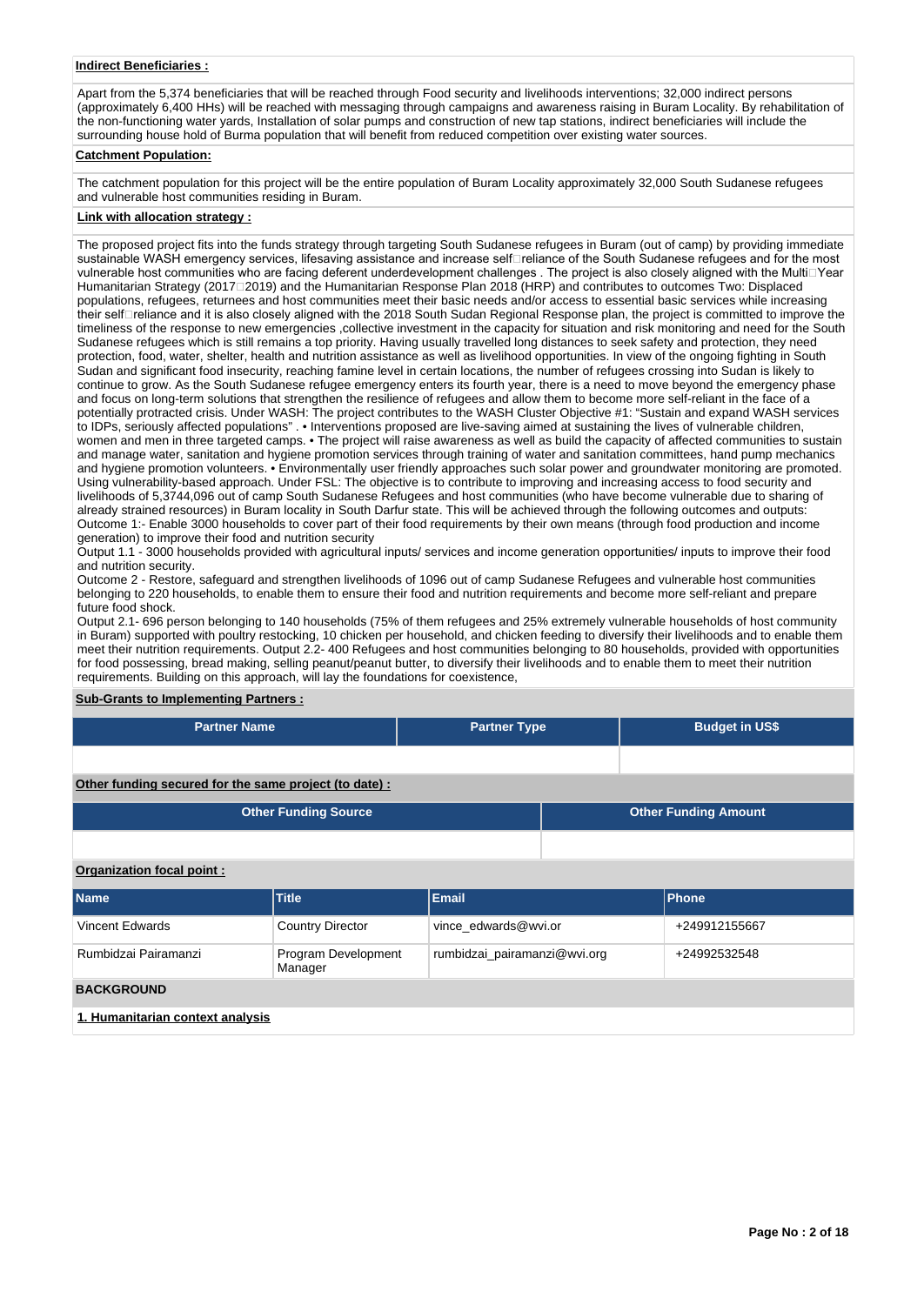Sudan is faced by overlapping humanitarian challenges triggered by conflict leading to large displacements, refugee influx and climate and socio-cultural conditions. UNHCR reports that there are currently around 770,000 South Sudanese refugees in Sudan of which more than 195,000 arrived in 2017. About 600,000 South Sudanese refugees live outside of planned camps, either in communal or disbursed self□ settlements across more than 80 locations in Sudan, Buram locality in south Darfur stets is one of those localities hosting refugees. The Refugees living in Buram are largely dependent on humanitarian aid, with a small percentage able to access livelihood opportunities. The majority of refugees in Buram are living in chronic poverty, driven by a lack of livelihood opportunities, high prices of local commodities, and limited access to land for farming. The ability of refugees to become self-reliant remains challenging, with most households unable to find work or forced to engage in casual labor on low and unreliable wages. The total number of the refugees are 608 HH, 3277 individuals (UNHCR Report) whom are scattered inside the town (154H.H) and in the refugees new site 2km South west Buram and (454), There is two way to access SD from south Sudan Temsaha to Buram which is almost 120 KM ES Buram, (Temsaha located in SS) on daily bases 10 HH to 15 HH but depends on the situation on ground over there , Kafia Kangi to Alradoom. according to UNHCR and Based on available information that obtained from refugees community leader whom are in touch with their relatives people are trying to get into Sudan but being stopped by army and did not allowed to cross the border as groups or families ,Given that only some of them are managed to cross the border. Therefore expectation for more people coming is high as soon as they get access

Currently World vision established health clinic in Buram to serve the refugees, the diarrhea disease is common among the refugees. While Other organizations started To respond, high needs remain in the WASH sector. Water is currently provided by UNHCR through water trucking which is coasty and not cover the need in terms of quantity There are 35 communal emergency Latrines in poor condition and there is evidence of open defecation. Currently refugees have irregular access to Employment in the town as domestic helpers, laborers in the market or local farms.

People in Buram locality depend on the ground water for drinking and domestic use, there is no other alternative and due to deepen ground water aquifers in the area which is sedimentary basins called (Bagara Basin) it is very coasty to invest for ground water. That is why water services have been overloaded or suspended due to limited capacity for drilling new water sources. There is 8 existing water yard in Buram 4 are function and 4 is nonfunctioning serve more than 35,000 person including the refugees

Nationally, access to safe water in Sudan is 58.5% in rural areas and 94.5% in urban areas; while the proportion of the population with access to improved sanitation is only 35.1%. WASH coverage in South Darfur is lower than the national level; only 41.2% have access to safe water. Hygiene practices point to lack of education. For instance, although more than 62% of the households have toilets, only 34.5% of the households have hand washing facilities outside the toilet.

## **2. Needs assessment**

The humanitarian needs to be addressed by the proposed project was identified through a combination of WV Sudan Rapid assessment conducted in El Radom and Buram locations in Sep 2017, the UNHCR cluster report on the situation of the SS Refugees in South Darfur of Jul 2017 and UNHCR Refugee Working Group Response Plan of Jul 2017. Accordingly, the three reports point to the deplorable conditions the refugees are faced with and recommends urgent interventions to save the conditions from becoming worse

The WV assessment conducted in Sep 2017 for Buram interviewed 50 persons through FGDs and KIIs the assessment also applied direct observation to assess the refugee needs. The assessment provided appropriate analysis (including basic frequencies and cross tabulations) on data sets and established the strength and direction of relationships between the variables under investigation. Qualitative data was analyzed using emerging themes and conclusions drawn Data triangulation was also done using WV project reports

The lack of refugee information on the out of camp refugees emerged as a serious protection issue affecting the ability of aid agencies to plan effective service delivery to the refugees already living by themselves and those who are continuing to arrive every day. Stress on the few available food, water sources and sanitation facilities presents a major challenge considering the pre-existing vulnerabilities the host communities faced in the area.

In WASH, the assessment indicated that UNHCR/COR are currently providing water enough to cover only 40 % or 6.6L/p/d of the total water required by households for their daily needs through water trucking. UNHCR installed 7 reservoir tanks each with a capacity of 7000 liters to facilitate water trucking which the refugees currently depend on. The gap in safe water provision has left communities spending more productive hours lining up for water for instance refugees said they spend over 30 minutes fetching water, 80% of the people accessing water queued in the lines for more than an hour. More over water trucking does not provide sustainable solutions to the people The report also showed that only 20% of the refugees had received hygiene kits like soap, hygiene and health education was lacking among the communities while handwashing after latrine use is very low. 22.1 % people use water and soap for hand washing, 57.9% use water alone or ash for handwashing thus signifying poor positive health behaviors among both the refugees and the hosting communities. Latrine coverage is only 20% among the refugees; the only sanitation facilities accessible by the refugees are 24 communal latrines constructed by UNHCR and COR, 80% of the refugees don't have latrines and are practicing open defecation a situation that is linked to the current high disease burden and common illness among the people. Most Households are also disposing their solid waste in the bush as approximately 90.2 % of the households as they did not have proper waste disposal systems in place.

Many refugees in out-of-camp settlements are unregistered and have not been provided emergency food assistance, many more have continued to arrive under the same conditions putting enormous strain on basic social services and particularly on HHs' food stock. The food security situation is further exacerbated by the current limited access to livelihoods opportunities for most of the refugee and host community HHs and the absence of a comprehensive refugee assistance program leaving children and women who are the majority in dire need of food, protection, means of livelihoods, assistance and other services

According to FEWSNET, food insecurity among refugee households is classified as 'EMERGENCY'. Refugees out of camps in Buram struggle to meet their basic needs in an increasingly difficult economic environment, with limited access to livelihoods, services and assistance.

## **3. Description Of Beneficiaries**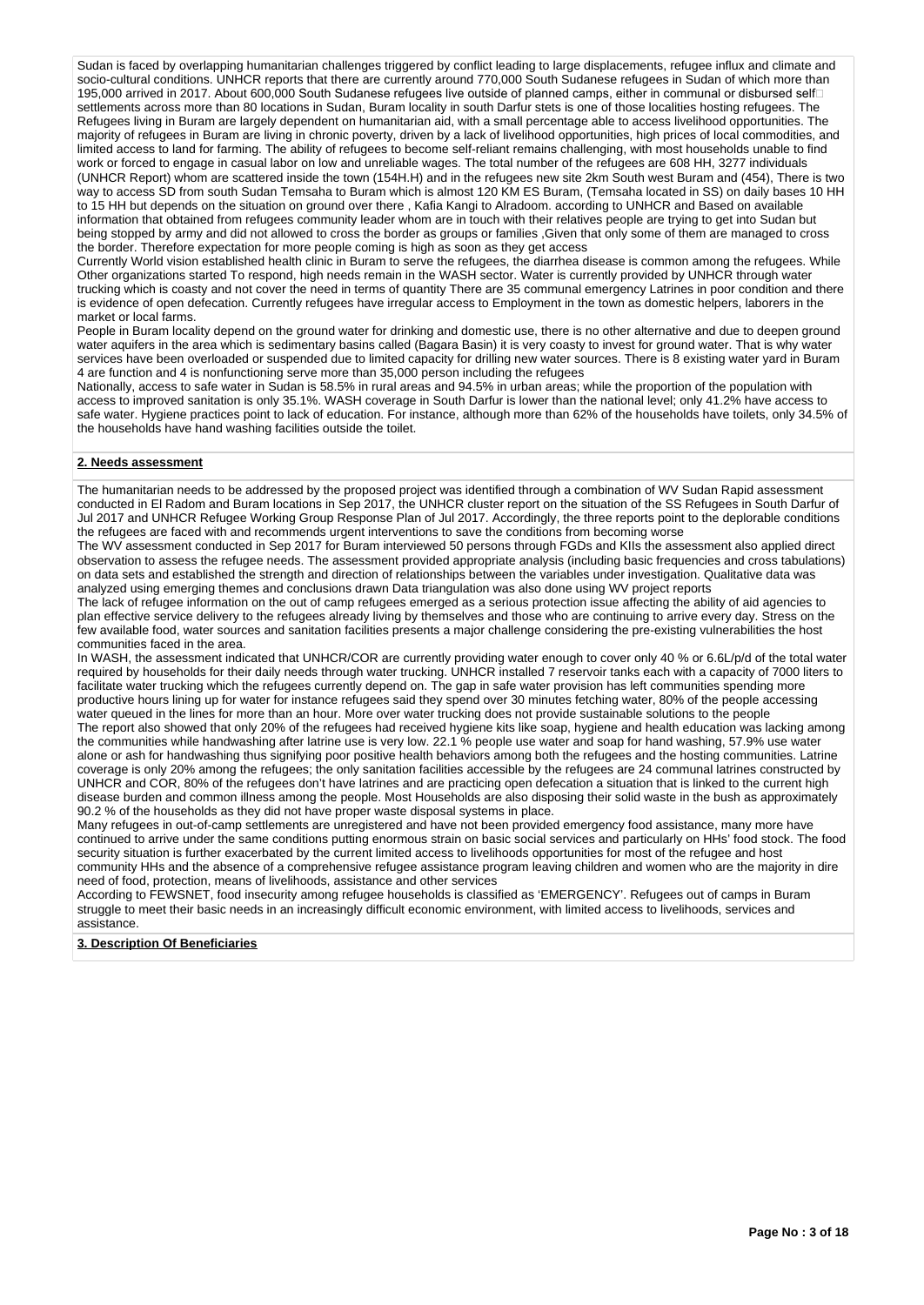A total of 5,374 direct beneficiaries will be reached. 75% of the beneficiaries will be South Sudanese Refugees out of camps and 25% most vulnerable host communities individuals in Buram.

A total of 5,374 vulnerable persons will be targeted by WASH and FSL services for out of camp South Sudanese Refugees settled and host community in Buram locality. 4,096 of the target population are South Sudanese refugees and 1,278 host community surrounding the refugees sites who are in need of humanitarian assistance. The total populations is disaggregated as 1,027 men, 1,283 women, 1,498 boys and 1,566 girls. Majority of populations in refugees locations are children, women and the elderly populations. Populations in the refugees site are targeted for WASH and FSL interventions due to the fact that the humanitarian needs in Buram are critical. This was therefore prioritized as it requires urgent attention to address the problem. 55% of the beneficiaries will be reached with ASH activities and 452% with FSL .The project will also target youth that will be trained and employed to construct slabs for toilets and women with kitchen gardens; Community Animal Health Workers that will be engaged and hygiene promoters that will be engaged for this project will include both Refugees and host communities. The FSL activities will provide households with alternative income sources and nutritious diet. Scarcity of water affects women and girls mostly because they are charged with the responsibility of fetching household water for domestic use. Lack of sanitation facilities in the camps exposes women to risks of gender based violence because of openly defecating in bushes around the camps. Children mainly suffer from repeated cases of diarrhea cases which impairs growth and development of children. The exact number of people living with disability in the targeted communities in not clear, but are present and suffer due to inadequate and inappropriate WASH facilities such as latrines suitable for their use. WV identifies most vulnerable populations by consulting with community members and community leaders through focus group discussions and meetings held at the refugees site. During such meetings, project information is shared accordingly, and feedback sought. WV maintains "open door" policy for community members whereby they can share complains and concerns anytime throughout the project implementation duration. WV takes seriously complains from community members, takes appropriate action and provides feedback to the community. With CHF funding, WV will address the needs of the vulnerable refugees populations in Buram targeted by this project; Improving access to safe water will ensure that women and girls are not disadvantaged by walking long distances in search of safe water. Female headed households will be selected to benefit from construction of sanitation facilities. Households with people living with disabilities will be identified and prioritized for sanitation facilities

#### **4. Grant Request Justification**

This project is urgently needed to improve access at all times to safe nutritious food and water, sufficient to maintain a healthy and active life and respect the right to food, water and health, as well as promote peaceful co-existence with host populations. World Vision is currently operating 1 clinic and 1 OTP site in Buram refugee's site with funding from ECHO to address the Health and Nutrition need of the refugees. Through support from SHF, World Vision is going to n Buram locality of south Darfur state. World Vision is currently operating 1 clinic and 1 OTP site in Buram refugee's site with funding from ECHO to address the Health and Nutrition need of the refugees. Through support from SHF World Vision is going to address the emergency WASH and the Food Security and Livelihoods needs in Buram among the South Sudanese refugees and vulnerable host househods in Buram . This intervention will reduce and eliminate the risk of water born disease and complement will compliment the health program in the area. The FSL activities will help to eliminate the risk of food insecurity among the refugees and the most vulnerable host communities and will increase the access to livelihood opportunities as well as reducing morbidity and mortality due to malnutrition among children and women who are the most vulnerable groups among refugees and host communities in humanitarian emergency situations. This intervention is also going to increase the self- reliant among the targeted groups

As mentioned above the WASH and food situation in refugees sites is very critical with presentation of diarrhea, other water born disease and malnutrition signs and symptoms being common among the refugees. The refugees do practice open defecation in addition to low/lack hygiene practices due to lack of knowledge and access to water and sanitation facilities. World Vision through provision of WASH services and construction of one steel water tank of 50 cubic meter in capacity, feeding by solar pumps install in existing boreholes, laying of 3 km distribution pipelines in Buram to supply water to. refugees and the surrounding host community will grantee sustainable and environmental friendly water source for that will also be utilized for FSL activities such as poultry rearing and vegetable gardening. The Sanitation part of the project aim to protect human health by providing a clean environment that will stop the transmission of disease, especially through the fecal-oral route .That will be through construction of 300 new household and school latrines. These activities will be implemented through community participation where the community will be responsible for pit digging and provision of local materials such as gravel and sand whenever it is available In addition to that hand washing facility will be provide at the at house hold level through distribution of hygiene kites to the refugees , intensive hygiene promotion training to the community members will be don using (PHAST) to 100 health promoters and 4 water management committees, In additional to that weekly cleanup campaign will adopted to curry out in weekly basis by the community in the refugees site to Enhance the environment and the project will support the community by providing the cleaning tools.

#### **5. Complementarity**

World Vision started Health and Nutrition (mainstreaming protection) program to respond to South Sudanese Refugees in Buram with funding support from ECHO in 2017. WVI has made significant contribution in providing health and nutrition services in Buram and the activities proposed under this project will greatly compliment the existing interventions thereby creating a holistic approach to service provision for the targeted population, The ECHO funding will continue in 2018 with a new grant that WV just acquired and with the ECHO funding health and nutrition interventions will be scaled up.

World Vision will collaborate with other humanitarian actors such as Care, ARC, UNICEF and UNHCR to create synergies where activities from different donors target same villages / beneficiaries. The WV interventions will be closely coordinated internally and through the UN Cluster system and COR to avoid duplication and increase coverage. Similarly, WVI will work directly with SHF to determine new areas of expansion should additional funding made be available.

## **LOGICAL FRAMEWORK**

## **Overall project objective**

The overall objective of this project is to contribute the reduction of morbidity and mortality due to water-borne diseases and improve food security and livelihoods for saving lives among South Sudanese Refugees and conflict affected populations living Buram Locality, South Darfur State.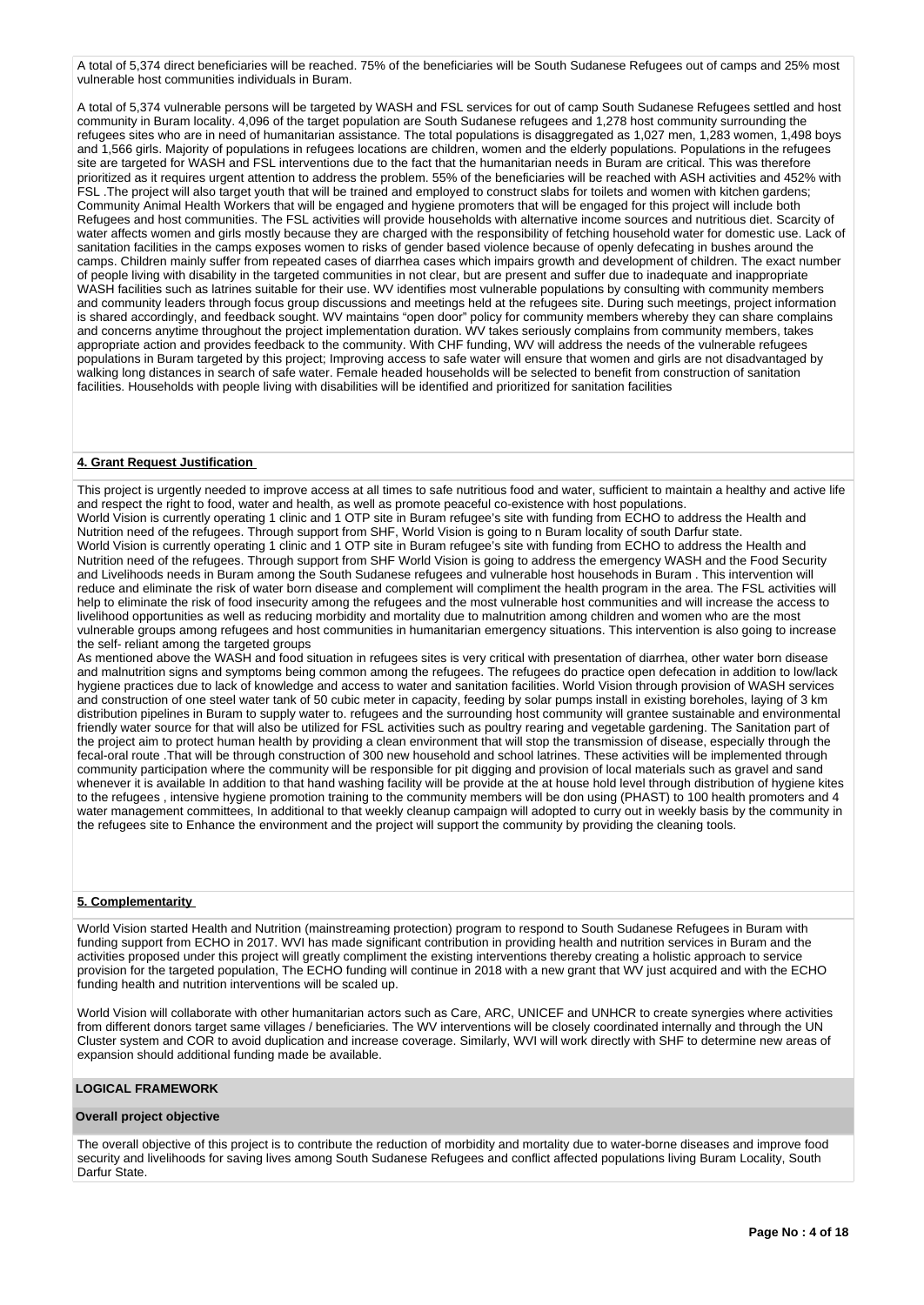| <b>REFUGEE CONSULTATION FORUM</b>                                                        |                                                                                                                                                         |                                 |  |  |  |
|------------------------------------------------------------------------------------------|---------------------------------------------------------------------------------------------------------------------------------------------------------|---------------------------------|--|--|--|
| <b>Cluster objectives</b>                                                                | <b>Strategic Response Plan (SRP) objectives</b>                                                                                                         | <b>Percentage of activities</b> |  |  |  |
| Address the lifesaving assistance and<br>protection needs of South Sudanese<br>refugees. | Outcome 1: LIFESAVING: Populations<br>affected by natural or manmade disasters<br>receive timely assistance during and in the<br>aftermath of the shock | 100                             |  |  |  |

Contribution to Cluster/Sector Objectives : This project is closely aligned with the MultiDYear Humanitarian Strategy (2017D2019) and the Humanitarian Response Plan 2018 (HRP) and contributes to outcomes Two: Displaced populations, refugees, returnees and host communities meet their basic needs and/or access to essential basic services while increasing their selferiance

The project is also closely aligned with the 2018 South Sudan Regional Response plan as it will be conducted to achieve the objectives through the following outcomes and outputs:

Outcome 1: Enable 3000 South Sudanese Refugees out of camp and most vulnerable host communities in Buram Locality in South Darfur to cover part of their food requirements by their own means (through food production and income generation) to improve their food and nutrition security

Output 1.1 3000 newly displaced persons belonging to 600 South Sudanese Refugees out of camp and most vulnerable host communities in Buram Locality in South Darfur provided with agricultural inputs/ services and income generation opportunities/ inputs to improve their food and nutrition security.

Outcome 2 Restore, safeguard and strengthen livelihoods of 1096 Sudanese Refugees out of camp and most vulnerable host communities in Buram Locality in South Darfur belonging to 220 households, to enable them to ensure their food and nutrition requirements and become more self-reliant and prepare for future food shock.

Output 2.1 696 person belonging to 140 households (75% of them refugees and 25% extremely vulnerable households of host community in Bram) supported with poultry restocking, 10 chicken per household, and chicken feeding to diversify their livelihoods and to enable them meet their nutrition requirements.

Output 2.2 400 person Refugees out of camp and most vulnerable host communities in Buram Locality in South Darfur belonging to 80 households (75% of them refugees and 25% extremely vulnerable households of host community in Bram) , provided with opportunities for food possessing, bread making, selling peanut/peanut butter, to diversify their livelihoods and to enable them to meet their nutrition requirements

## **Outcome 1**

Outcome 1: Enable 3000 South Sudanese Refugees out camp and most vulnerable host communities in Buram Locality in South Darfur to cover part of their food requirements by their own means (through food production and income generation) to improve their food security and nutrition status

## **Output 1.1**

## **Description**

Output 1.1 3000 newly displaced persons belonging to 600 South Sudanese Refugees out of camp and most vulnerable host communities in Buram Locality in South Darfur provided with agricultural inputs/ services and income generation opportunities/ inputs to improve their food and nutrition security.

## **Assumptions & Risks**

Favorable rainfall during the main cropping season , Open access to target locations and communities, Farming households willing , Farmers increased practice and adoption of knowledge and skill gained through trainings, Women households willing to undertake kitchen gardening.

## **Indicators**

|                                                                                                                                                          |                                             |                                                                                                                              | <b>End cycle beneficiaries</b> |              | <b>End</b><br>cycle |                   |               |
|----------------------------------------------------------------------------------------------------------------------------------------------------------|---------------------------------------------|------------------------------------------------------------------------------------------------------------------------------|--------------------------------|--------------|---------------------|-------------------|---------------|
| Code                                                                                                                                                     | <b>Cluster</b>                              | <b>Indicator</b>                                                                                                             | <b>Men</b>                     | <b>Women</b> |                     | <b>Boys Girls</b> | <b>Target</b> |
| Indicator 1.1.1                                                                                                                                          | <b>REFUGEE</b><br><b>CONSULTATION FORUM</b> | # of refugees households supported through long-<br>term livelihoods interventions. (HRP 2018)                               |                                |              |                     |                   | 600           |
| <b>Means of Verification:</b> - Inputs procurement and Distribution lists<br>- Financial records<br>$men = 541$<br>women=669<br>boys=869<br>$grls = 921$ |                                             |                                                                                                                              |                                |              |                     |                   |               |
| Indicator 1.1.2                                                                                                                                          | <b>REFUGEE</b><br><b>CONSULTATION FORUM</b> | # of extension services/training sessions<br>conducted for vulnerable female headed refugee<br>and host community households |                                |              |                     |                   | 20            |
| <b>Means of Verification:</b> Training reports<br>List of participants                                                                                   |                                             |                                                                                                                              |                                |              |                     |                   |               |
| <b>Activities</b><br>Activity 1.1.1                                                                                                                      |                                             |                                                                                                                              |                                |              |                     |                   |               |
| Standard Activity: Strengthen self-reliance through improved access to livelihoods opportunities                                                         |                                             |                                                                                                                              |                                |              |                     |                   |               |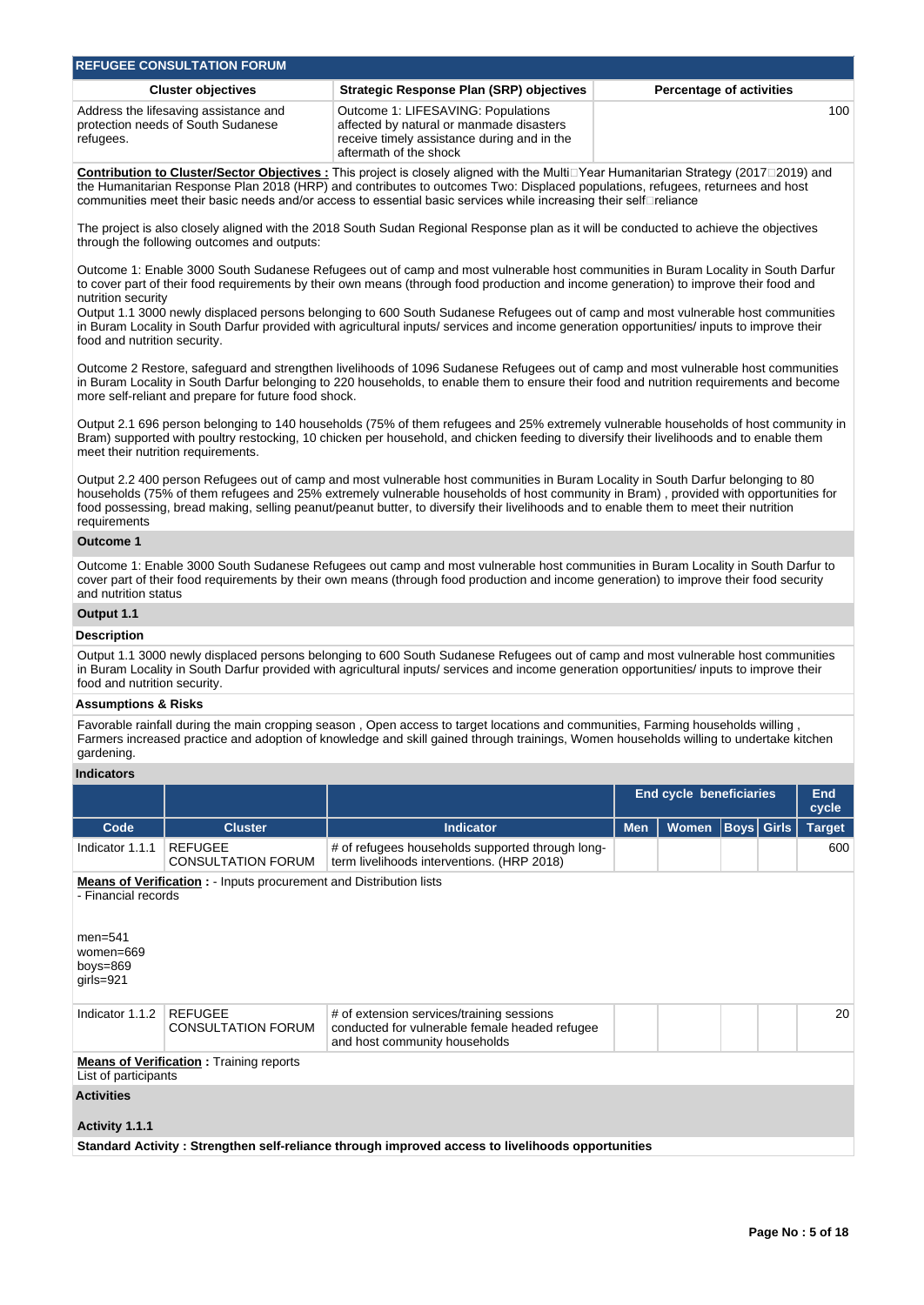\* Establish home garden for vegetables production

Procure and distribute vegetables seeds & tools to 600 vulnerable female headed HHs displaced refugees and host community in Buram through direct seeds distribution. 600 vulnerable household will be provided with vegetable seeds. The idea is to support the female beneficiaries to initiate a kitchen garden or home garden at small land (one meter square or what is called multistory gardens. This microgardening concept being a low input activity is ideal for small area own by HH, child headed households, and elderly headed households with limited access to land and other inputs will also be a priority in targeting. Each farmer will receive 270 grams of vegetable seeds (100 g okra, 50 g water melon, 20 g tomato seed, 50 g Onion and 50 g Cucumber. WV will procure seed and planting hoes for the HHs beneficiaries, one hoe and water can per each HHs.

The total vegetable seeds will be 162000 grams of seeds (60000 g Okra, 30000 g Watermelon, 12000 g tomato, 30000 g Onion, and 30000 g Cucumber)

## **Activity 1.1.2**

#### **Standard Activity : Strengthen self-reliance through improved access to livelihoods opportunities**

\* Provide extension services on appropriate vegetables growing techniques /Practices for 600 female-headed household.

World vision will train target beneficiaries with appropriate vegetable and home garden growing techniques and practices and provide follow extension services to the 600 target refugee households on an ongoing basis during the project period. Beneficiaries will be clustered into 20 groups of 30 members each and trained over 2 days each. In total 20 training sessions covering 2 days will be facilitated to beneficiaries through practical and on site demonstrations. On-going monitoring and technical support will be provided by agricultural extension officer from MoA to ensure households are practicing the techniques they are trained on and undertaking vegetable growing.

## **Outcome 2**

Outcome 2 Restore, safeguard and strengthen livelihoods of 1096 Sudanese Refugees out of camp and most vulnerable host communities in Buram Locality in South Darfur belonging to 220 households, to enable them to ensure their food and nutrition requirements and become more self-reliant and prepare for future food shock.

#### **Output 2.1**

#### **Description**

Output 2.1 696 person belonging to 140 households (1HH=5 individuals) (75% of them refugees and 25% extremely vulnerable households of host community in Bram) supported with poultry restocking, 10 chicken per household, and chicken feeding to diversify their livelihoods and to enable them meet their nutrition requirements.

## **Assumptions & Risks**

- reports

-distribution lists

# **Indicators**

|                                                                                                              |                                             |                                                                                                                                    |            | <b>End cycle beneficiaries</b> |              | End<br>cycle  |
|--------------------------------------------------------------------------------------------------------------|---------------------------------------------|------------------------------------------------------------------------------------------------------------------------------------|------------|--------------------------------|--------------|---------------|
| Code                                                                                                         | <b>Cluster</b>                              | <b>Indicator</b>                                                                                                                   | <b>Men</b> | <b>Women</b>                   | Boys   Girls | <b>Target</b> |
| Indicator 2.1.1                                                                                              | <b>REFUGEE</b><br><b>CONSULTATION FORUM</b> | # of refugee households receiving emergency<br>livelihoods assets (cultivation, fishing and<br>vocational) and training (HRP 2018) |            |                                |              | 220           |
| <b>Means of Verification:</b> - Inputs procured<br>- Distribution Lists<br>- Financial Records<br>- Training |                                             |                                                                                                                                    |            |                                |              |               |
| Indicator 2.1.2                                                                                              | <b>REFUGEE</b><br><b>CONSULTATION FORUM</b> | # of HHs received training on poultry management                                                                                   |            |                                |              | 25            |
| <b>Means of Verification:</b> - List of attendance<br>- Training report<br>- Financial Records               |                                             |                                                                                                                                    |            |                                |              |               |
| <b>Activities</b>                                                                                            |                                             |                                                                                                                                    |            |                                |              |               |
| Activity 2.1.1                                                                                               |                                             |                                                                                                                                    |            |                                |              |               |

**Standard Activity : Strengthen self-reliance through improved access to livelihoods opportunities**

\*Restocking of 140 HHs with poultry:

Provide the targeted households with one month poultry feeding in Buram. 140 households will be given ten chickens of Fur month's age/HHs and 45 kg chicken feed/ HHs

. In total the project will purchase 1400 chicken and 6300 kg feed

#### **Activity 2.1.2**

**Standard Activity : Strengthen self-reliance through improved access to livelihoods opportunities**

\* Conduct training on Poultry Management to 140 HHs beneficiaries of the poultry restocking in Bram.

The training will be organized for women headed households who will receive chicken and chicken feeding in poultry production.

## **Output 2.2**

**Description**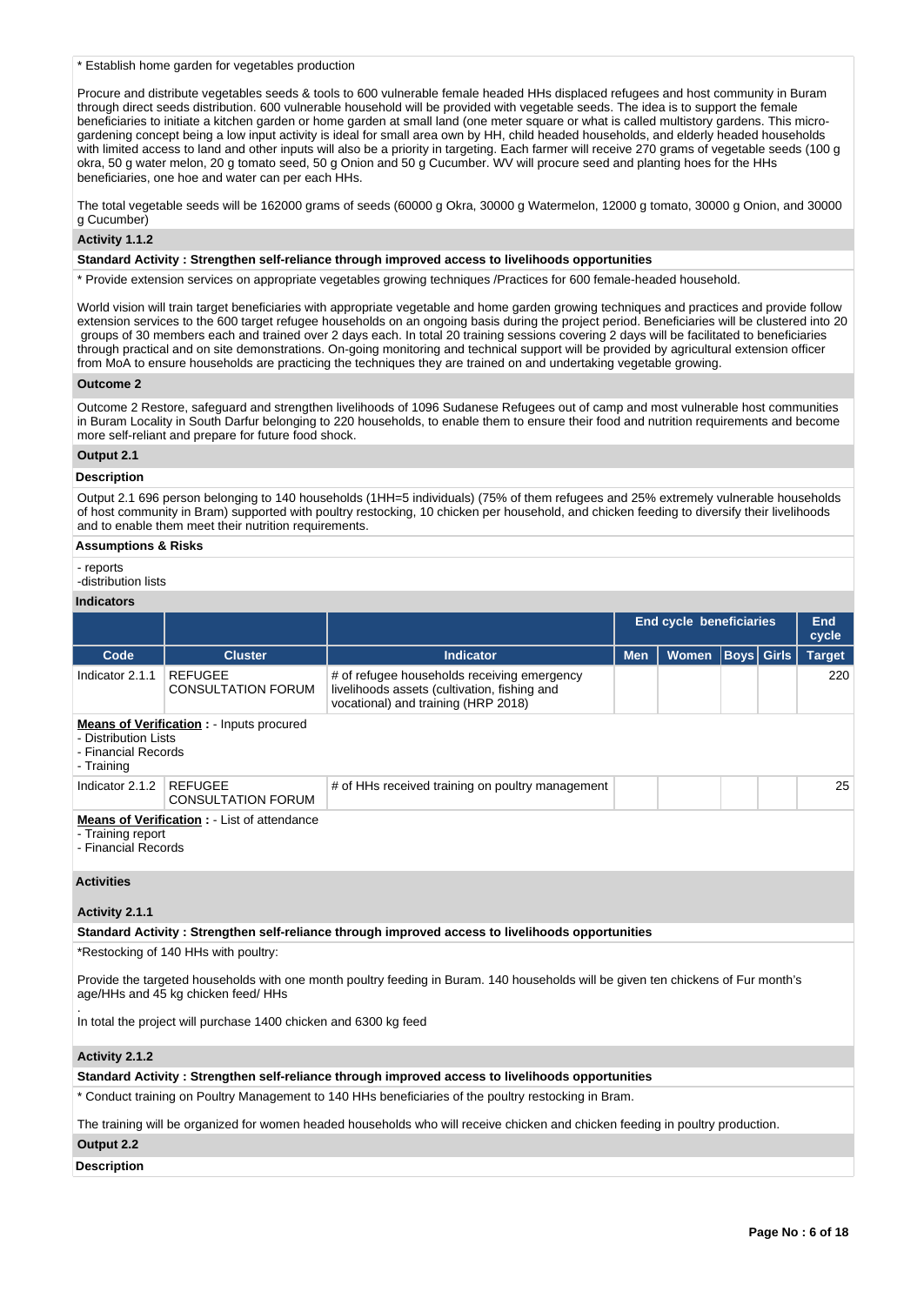Output 2.2 400 person Refugees out of camp and most vulnerable host communities in Buram Locality in South Darfur belonging to 80 households (75% of them refugees and 25% extremely vulnerable households of host community in Bram) , provided with opportunities for food possessing, bread making, selling peanut/peanut butter, to diversify their livelihoods and to enable them to meet their nutrition requirements

## **Assumptions & Risks**

- Access to the beneficiaries
- Support and acceptance by community leaders
- Support and recognize of activity through cluster mechanisms

## **Indicators**

|                                                          |                                                                                               |                                                                                                                                    | End cycle beneficiaries |       | End<br>cycle      |               |
|----------------------------------------------------------|-----------------------------------------------------------------------------------------------|------------------------------------------------------------------------------------------------------------------------------------|-------------------------|-------|-------------------|---------------|
| Code                                                     | <b>Cluster</b>                                                                                | <b>Indicator</b>                                                                                                                   | <b>Men</b>              | Women | <b>Boys Girls</b> | <b>Target</b> |
| Indicator 2.2.1                                          | <b>REFUGEE</b><br><b>CONSULTATION FORUM</b>                                                   | # of refugee households receiving emergency<br>livelihoods assets (cultivation, fishing and<br>vocational) and training (HRP 2018) |                         |       |                   | 400           |
| - Distribution List<br>- Training<br>- Financial Records | <b>Means of Verification: - Procurement records</b>                                           |                                                                                                                                    |                         |       |                   |               |
| Indicator 2.2.2                                          | <b>REFUGEE</b><br><b>CONSULTATION FORUM</b>                                                   | # of host community members who benefited from<br>refugee Health, Nutrition, WASH, and Education<br>interventions (HRP 2018)       |                         |       |                   | 80            |
| - Training report<br>- Financial Records                 | <b>Means of Verification: - Procurement records</b><br>- Distribution List of attendance List |                                                                                                                                    |                         |       |                   |               |

#### **Activities**

## **Activity 2.2.1**

**Standard Activity : Strengthen self-reliance through improved access to livelihoods opportunities**

\* Provision of emergency livelihood start-up kits

80 households with 400 family members (75% of them refugees and 25% extremely vulnerable households of host community in Bram will have the access to livelihood opportunities in food possessing, bread making, selling peanut/peanut butter, etc. They will be supported with start-up tool kits and food/non food materials to diversify their means of livelihoods and to enable them meet their nutrition requirements

#### **Activity 2.2.2**

#### **Standard Activity : Strengthen self-reliance through improved access to livelihoods opportunities**

\* Conduct training to 80 households who received emergency livelihood start-up kits

The training will be conducted targeting 80 households on food possessing, break making, peanut/peanut butter making and selling, etc and book keeping and marketing of their produce

Targeted households will be placed in groups in groups and supported to establish administrative structures and rules and regulations including governance criteria and elections. This will enable them to harness their resources; start collating their own resources e.g. through savings and loans schemes; approach micro-financing institutions for additional financing; and, market fish at scale to attract large scale traders.

#### **Outcome 3**

Increased access to WASH services, reduced incidence and prevalence of water-borne diseases and improved well-being of South Sudanese Refugees vulnerable host community households as a result of improved access to WASH services

## **Output 3.1**

#### **Description**

Rehabilitation and upgrade of existing water point

# **Assumptions & Risks**

- Access to the beneficiaries is ensured
- Participation and promotion is not hindered by community leaders, local customs or insecurity
- Contextual difficulties to maintain water quality standards
- Occurrence of emergency and response in necessitated and recognized through cluster mechanisms

## **Indicators**

|                 |                                      |                                                                                            |       | <b>End cycle beneficiaries</b> |  | End<br>cycle    |
|-----------------|--------------------------------------|--------------------------------------------------------------------------------------------|-------|--------------------------------|--|-----------------|
| Code            | <b>Cluster</b>                       | <b>Indicator</b>                                                                           | Men I | Women   Boys   Girls   Target  |  |                 |
| Indicator 3.1.1 | REFUGEE<br><b>CONSULTATION FORUM</b> | $\#$ of litres of water per person per day ( $I/p/d$ ) for<br>refugee caseloads (HRP 2018) |       |                                |  | 15 <sup>1</sup> |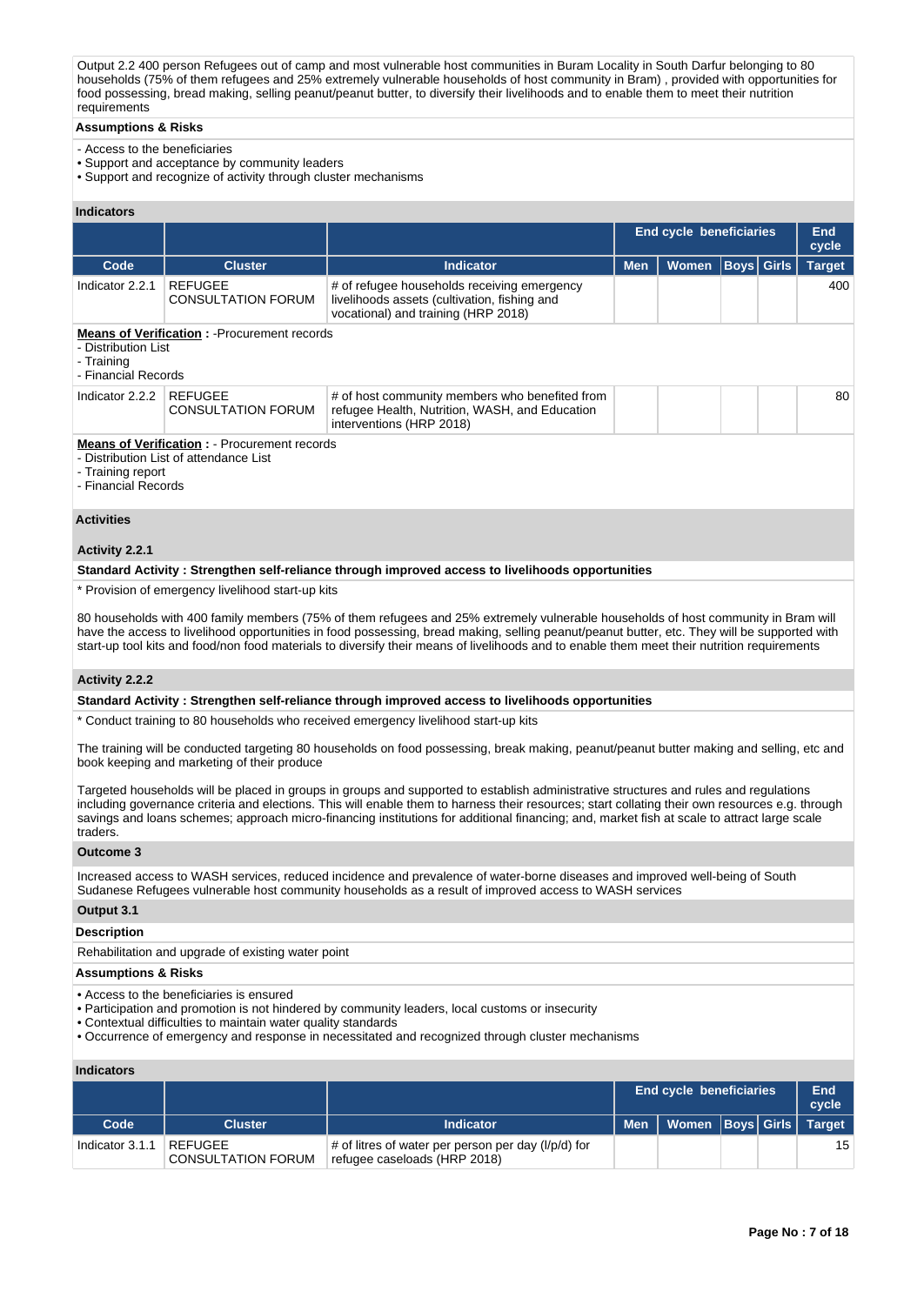| • Photographs<br>• GPS Coordinates                                                                                                                                                                                                                                                                                                                                                                                                                                                                                                                                                                                                               | • Emergency response reports and assessments<br>• Meeting minutes of state and national level cluster meetings | <b>Means of Verification</b> : WV reports (monthly activity reports, field report, training reports and M&E reports)           |  |  |  |
|--------------------------------------------------------------------------------------------------------------------------------------------------------------------------------------------------------------------------------------------------------------------------------------------------------------------------------------------------------------------------------------------------------------------------------------------------------------------------------------------------------------------------------------------------------------------------------------------------------------------------------------------------|----------------------------------------------------------------------------------------------------------------|--------------------------------------------------------------------------------------------------------------------------------|--|--|--|
| Indicator 3.1.2                                                                                                                                                                                                                                                                                                                                                                                                                                                                                                                                                                                                                                  | <b>REFUGEE</b><br><b>CONSULTATION FORUM</b>                                                                    | 42<br># of gender balanced water management<br>committees (40)/operators(2) trained in solar<br>systems O&M and are functional |  |  |  |
|                                                                                                                                                                                                                                                                                                                                                                                                                                                                                                                                                                                                                                                  | <b>Means of Verification:</b> - Training report<br>- Financial records<br>- Participants list                  |                                                                                                                                |  |  |  |
| <b>Activities</b>                                                                                                                                                                                                                                                                                                                                                                                                                                                                                                                                                                                                                                |                                                                                                                |                                                                                                                                |  |  |  |
| Activity 3.1.1                                                                                                                                                                                                                                                                                                                                                                                                                                                                                                                                                                                                                                   |                                                                                                                |                                                                                                                                |  |  |  |
|                                                                                                                                                                                                                                                                                                                                                                                                                                                                                                                                                                                                                                                  | <b>Standard Activity: Not Selected</b>                                                                         |                                                                                                                                |  |  |  |
| Installation of 45 cubic meter capacity steel water tank and installation of 8 new water tap stands. World Vision will use solar powered<br>system to connect to a 45 cubic meter tank that will be installed during the project life to supply water to host community and refugees.<br>The project will lay 3kms of water distribution pipeline and construct 8 tap stands that will serve as access points for communities to access<br>clean water the tap stands will be connected from the water tank to a distance near to the community and keeps the community far from the<br>water source to avoid contamination of the water source. |                                                                                                                |                                                                                                                                |  |  |  |
| Activity 3.1.2                                                                                                                                                                                                                                                                                                                                                                                                                                                                                                                                                                                                                                   |                                                                                                                |                                                                                                                                |  |  |  |
|                                                                                                                                                                                                                                                                                                                                                                                                                                                                                                                                                                                                                                                  | <b>Standard Activity: Provision of clean water trucking</b>                                                    |                                                                                                                                |  |  |  |
|                                                                                                                                                                                                                                                                                                                                                                                                                                                                                                                                                                                                                                                  | Daily water chlorination and FRC checking                                                                      |                                                                                                                                |  |  |  |
| Activity 3.1.3                                                                                                                                                                                                                                                                                                                                                                                                                                                                                                                                                                                                                                   |                                                                                                                |                                                                                                                                |  |  |  |
|                                                                                                                                                                                                                                                                                                                                                                                                                                                                                                                                                                                                                                                  | <b>Standard Activity: Provision of clean water trucking</b>                                                    |                                                                                                                                |  |  |  |
|                                                                                                                                                                                                                                                                                                                                                                                                                                                                                                                                                                                                                                                  | Training of 2 solar pump operators for 5 days in O & M of solar system                                         |                                                                                                                                |  |  |  |
| Activity 3.1.4                                                                                                                                                                                                                                                                                                                                                                                                                                                                                                                                                                                                                                   |                                                                                                                |                                                                                                                                |  |  |  |
|                                                                                                                                                                                                                                                                                                                                                                                                                                                                                                                                                                                                                                                  | <b>Standard Activity: Provision of clean water trucking</b>                                                    |                                                                                                                                |  |  |  |
|                                                                                                                                                                                                                                                                                                                                                                                                                                                                                                                                                                                                                                                  |                                                                                                                | Formation and training of 4 water management committees each committee of 10 members (5 men, 5 women)                          |  |  |  |
| Activity 3.1.5                                                                                                                                                                                                                                                                                                                                                                                                                                                                                                                                                                                                                                   |                                                                                                                |                                                                                                                                |  |  |  |
|                                                                                                                                                                                                                                                                                                                                                                                                                                                                                                                                                                                                                                                  | <b>Standard Activity: Provision of clean water trucking</b>                                                    |                                                                                                                                |  |  |  |
| Upgrading of the existing borehole through purchasing and installation of Solar pumping system and fence of the solar panels to supply<br>water to refugees site                                                                                                                                                                                                                                                                                                                                                                                                                                                                                 |                                                                                                                |                                                                                                                                |  |  |  |
| Output 3.2                                                                                                                                                                                                                                                                                                                                                                                                                                                                                                                                                                                                                                       |                                                                                                                |                                                                                                                                |  |  |  |
| <b>Description</b>                                                                                                                                                                                                                                                                                                                                                                                                                                                                                                                                                                                                                               |                                                                                                                |                                                                                                                                |  |  |  |
| Improved access to safe sanitation facilities                                                                                                                                                                                                                                                                                                                                                                                                                                                                                                                                                                                                    |                                                                                                                |                                                                                                                                |  |  |  |
| <b>Assumptions &amp; Risks</b>                                                                                                                                                                                                                                                                                                                                                                                                                                                                                                                                                                                                                   |                                                                                                                |                                                                                                                                |  |  |  |
| • Access to the beneficiaries is ensured<br>• Participation and promotion is not hindered by community leaders, local customs or insecurity<br>• Contextual difficulties to maintain water quality standards<br>• Availability of core pipeline items through UNICEF<br>• Occurrence of emergency and response in necessitated and recognized through cluster mechanisms                                                                                                                                                                                                                                                                         |                                                                                                                |                                                                                                                                |  |  |  |

#### **Indicators**

|                 |                                      |                                                          |            | <b>End cycle beneficiaries</b> |     |     | End<br>cycle |
|-----------------|--------------------------------------|----------------------------------------------------------|------------|--------------------------------|-----|-----|--------------|
| Code            | <b>Cluster</b>                       | <b>Indicator</b>                                         | <b>Men</b> | Women   Boys   Girls   Target  |     |     |              |
| Indicator 3.2.1 | REFUGEE<br><b>CONSULTATION FORUM</b> | # of refugees per gender-sensitive latrine (HRP<br>2018) | 297        | 355                            | 415 | 433 | .500         |

**Means of Verification : - Physical observation** 

- GPS Coordinates

- Photos

# **Activities**

**Activity 3.2.1** 

**Standard Activity : Refugees have safe and dignified access to sanitation facilities and services**

Construct 300 new household and school latrines for South Sudanese refugees in Buram

**Activity 3.2.2** 

## **Standard Activity : Refugees have safe and dignified access to sanitation facilities and services**

Carry out education on use and cleaning of latrines through house to house visits and Awareness creation among the refugees in hand washing safety of food and water , proper use of latrines through public campaigns using different approaches (drama, music, dialogues and advert in public places

# **Output 3.3**

**Description**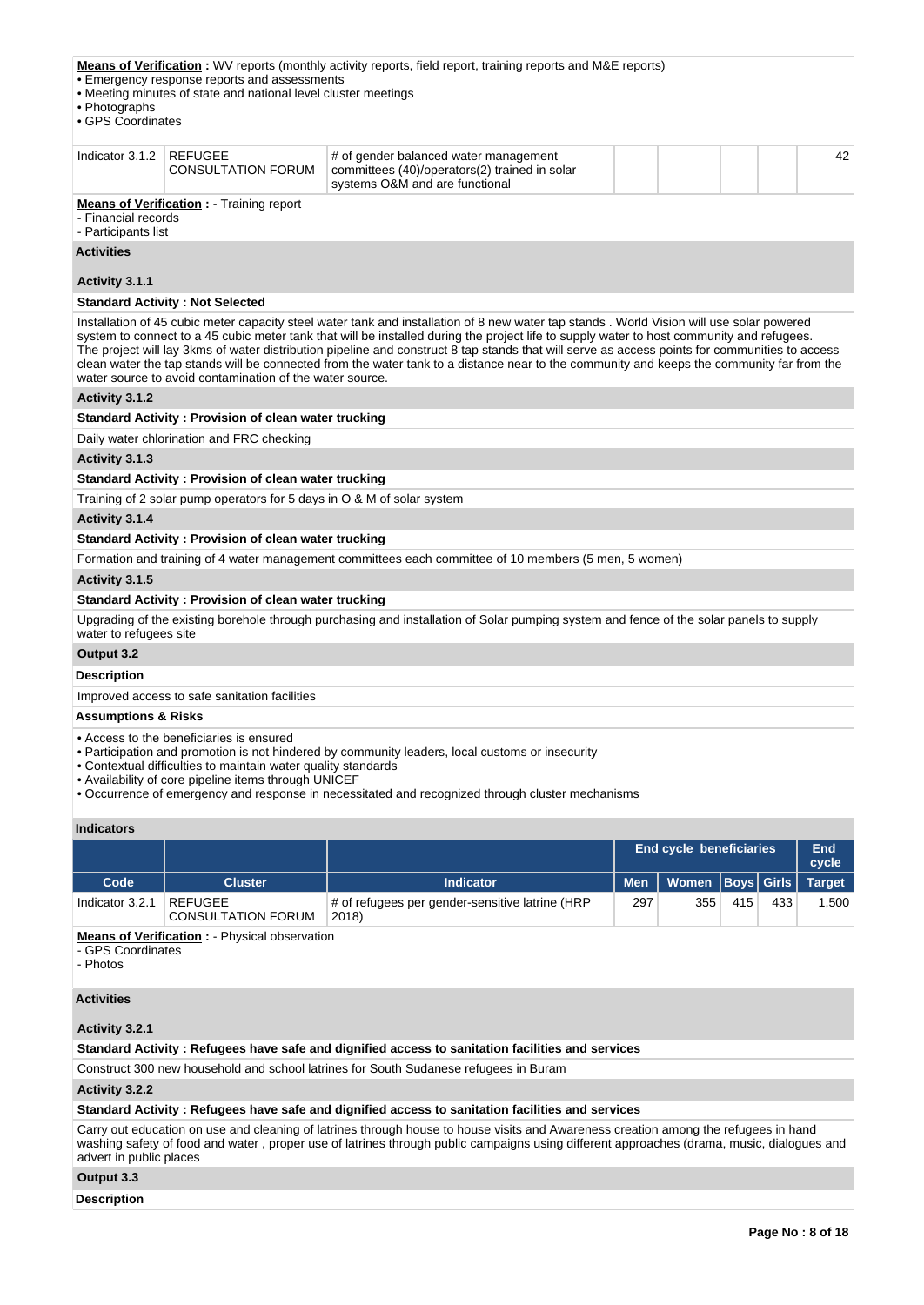Improved community understanding of hygiene related illness and prevention methods

## **Assumptions & Risks**

- Guaranteed access to the beneficiaries
- Support and acceptance by community leaders
- Support and recognize of activity through cluster mechanisms

## **Indicators**

|                                                                                                                                                     |                                                                                                    |                  |            | End cycle beneficiaries |                   |  | End<br>cycle  |  |  |  |
|-----------------------------------------------------------------------------------------------------------------------------------------------------|----------------------------------------------------------------------------------------------------|------------------|------------|-------------------------|-------------------|--|---------------|--|--|--|
| Code                                                                                                                                                | <b>Cluster</b>                                                                                     | <b>Indicator</b> | <b>Men</b> | <b>Women</b>            | <b>Boys Girls</b> |  | <b>Target</b> |  |  |  |
| 819<br>Indicator 3.3.1<br><b>REFUGEE</b><br># of refugee households who have increased<br>hygiene awareness (HRP 2018)<br><b>CONSULTATION FORUM</b> |                                                                                                    |                  |            |                         |                   |  |               |  |  |  |
|                                                                                                                                                     | <b>Means of Verification:</b> - Field Reports<br>- Progress Updates<br>-Regular monitoring reports |                  |            |                         |                   |  |               |  |  |  |
| <b>Activities</b>                                                                                                                                   |                                                                                                    |                  |            |                         |                   |  |               |  |  |  |
| Activity 3.3.1                                                                                                                                      |                                                                                                    |                  |            |                         |                   |  |               |  |  |  |
|                                                                                                                                                     | <b>Standard Activity: Improve access to hygiene services</b>                                       |                  |            |                         |                   |  |               |  |  |  |

Community hygiene promotion training using PHAST approach to ensure people are aware of the risks related to inadequate WASH practices for 50 community hygiene Educators.

## **Activity 3.3.2**

#### **Standard Activity : Improve access to hygiene services**

Procure and Distribution 1000 set of hygiene kits and water containers to the venerable refugees H.H (water jack, bathing and washing facilities, including laundry)

## **Activity 3.3.3**

#### **Standard Activity : Improve access to hygiene services**

Procure and distribute washing soup to the vulnerable refugees to promote hand washing practice and preventing diseases out breach among the refugees in Buram 5 pcs per month per family for twelve month

#### **Activity 3.3.4**

# **Standard Activity : Improve access to hygiene services**

Procure and distribute 1000 sets of hand washing facility at communal and at H,H level (water jug,Ibreek) to promote hand washing practice with soup at the 5 critical time

#### **Activity 3.3.5**

#### **Standard Activity : Not Selected**

Procure and distribute 1500 cleaning and digging tools for cleaning campaign and pit latrines digging

#### **Additional Targets :**

# **M & R**

## **Monitoring & Reporting plan**

M&E will be incorporated in all implementation roles. Project staff will collect information on an ongoing basis. In addition to using this information for reporting, project managers will submit the information to the M&E Officer for consolidation, indicator tracking and impact analysis. For instance, FSL staff will submit training list, pictures of implementation and statistics on achievements against milestones after very field trip. This information will be used primarily by the project team to make decisions that affect implementation and to consolidate monthly reports. At the Khartoum level, monthly statistics and reports will be used by World Vision management to evaluate the status of the project and to determine when and how to increase resources if needed.

The project implementation staff will collect implementation data and submit to the M&E Officer for consolidation and analysis. The M&E Officer will report to the M&E Manager; who will be overall responsible for M&E functions including surveys, monitoring, evaluations, reporting and learning. At the start of the project, the Manager will develop a PMP and oversee the development of Standard Operating Procedures (SoPs). This project will follow the reporting protocol and use reporting templates that SHF will provide.

A comprehensive Performance Monitoring Plan (PMP) will be developed by the M&E Manager in the first month of the project. Data collection tools including forms and templates will be developed by the M&E Manager who will similarly train project staff on how to use these tools.

Frequency of data collection at activity, output and outcome levels will be contained in the PMP. The frequency will depend on the type of data to be collected. For instance, training data will be collected during and after the training; water utilization data will be collected after the completion of the water point. Post-distribution data will be available after the completion of the activity e.g. after the distribution of goats. There is no comprehensive baseline data for this project. World Vision had scheduled a comprehensive survey in October 2017 using its own resources but until now, the permission to conduct the survey is yet to be granted by the government.

World Vision uses diverse verification methods including 'Accountability Officers' who verify and independently report on projects' performance. Remote monitoring systems are used to enable logging of data such as GPS coordinates and pictures for independent off-site auditing. World Vision also relies on community participation and feedback mechanisms to independently verify project's performance. Community representatives sign tripartite MOUs (World Vision, government line ministries and targeted communities) and that are used for joint monitoring. Community feedback mechanisms including feedback boxes and hotlines are established to enable independent and anonymous whistle-blowing. This project will adopt World Vision's verification mechanisms; tweaking it to reflect improvements by consortium partners.

#### **Workplan**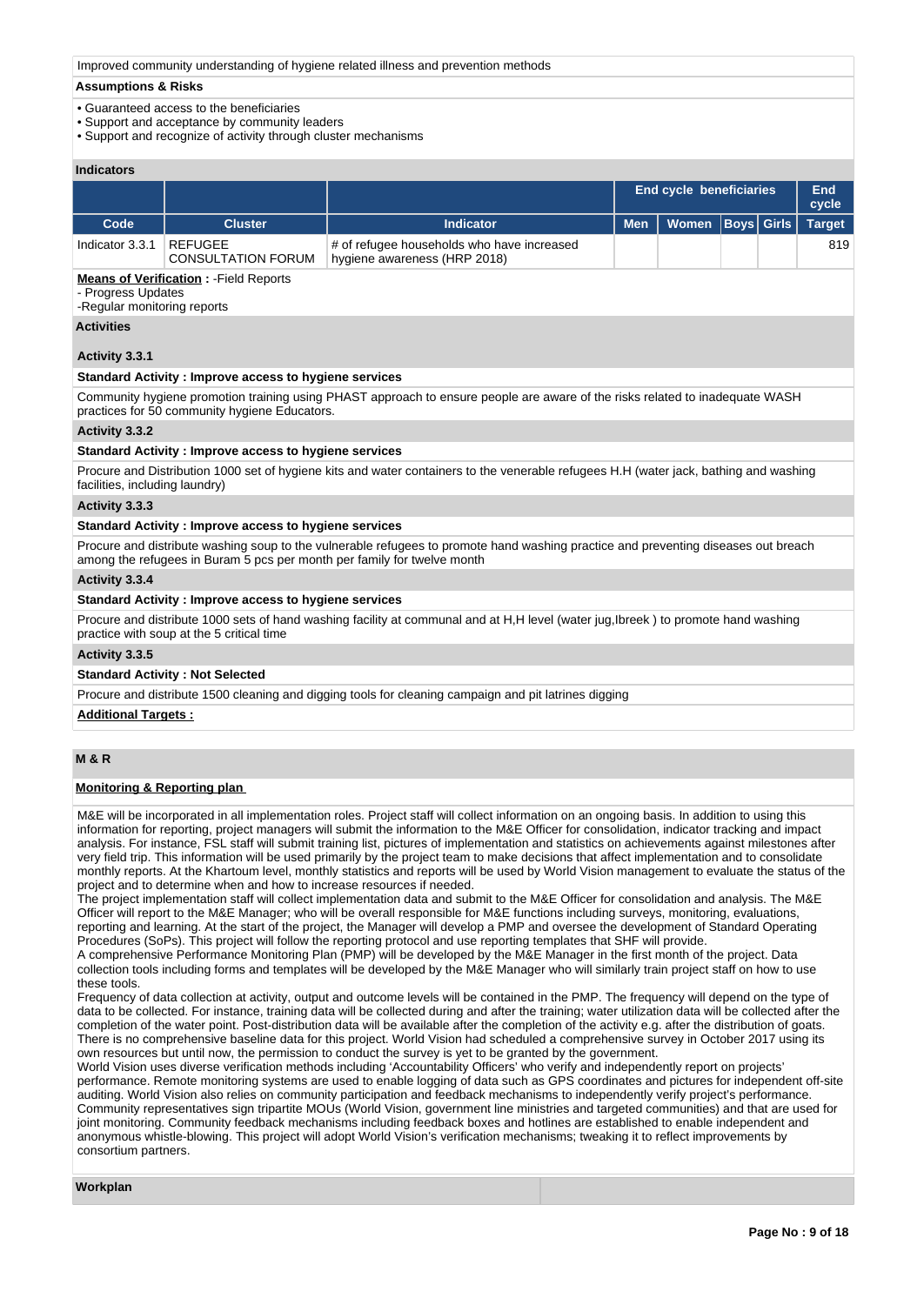| Activitydescription                                                                                                                                                                                                                                                                                                                                                                                                                                                                                                                                                                                                                                                                                                                                                                                                                                                                                                                                                                                     | Year |   |    |              |              |     | 6   |              | 8              | 9               |              | 10 11 12     |              |
|---------------------------------------------------------------------------------------------------------------------------------------------------------------------------------------------------------------------------------------------------------------------------------------------------------------------------------------------------------------------------------------------------------------------------------------------------------------------------------------------------------------------------------------------------------------------------------------------------------------------------------------------------------------------------------------------------------------------------------------------------------------------------------------------------------------------------------------------------------------------------------------------------------------------------------------------------------------------------------------------------------|------|---|----|--------------|--------------|-----|-----|--------------|----------------|-----------------|--------------|--------------|--------------|
| Activity 1.1.1: * Establish home garden for vegetables production                                                                                                                                                                                                                                                                                                                                                                                                                                                                                                                                                                                                                                                                                                                                                                                                                                                                                                                                       | 2018 |   |    |              |              |     |     | $X \mid X$   | $\mathsf{X}$   |                 | X.           | X.           | X            |
| Procure and distribute vegetables seeds & tools to 600 vulnerable female headed<br>HHs displaced refugees and host community in Buram through direct seeds<br>distribution. 600 vulnerable household will be provided with vegetable seeds. The<br>idea is to support the female beneficiaries to initiate a kitchen garden or home<br>garden at small land (one meter square or what is called multistory gardens. This<br>micro-gardening concept being a low input activity is ideal for small area own by<br>HH, child headed households, and elderly headed households with limited access<br>to land and other inputs will also be a priority in targeting. Each farmer will receive<br>270 grams of vegetable seeds (100 g okra, 50 g water melon, 20 g tomato seed, 50<br>g Onion and 50 g Cucumber. WV will procure seed and planting hoes for the HHs<br>beneficiaries, one hoe and water can per each HHs.<br>The total vegetable seeds will be 162000 grams of seeds (60000 g Okra, 30000 g | 2019 |   |    |              |              |     |     |              |                |                 |              |              |              |
| Watermelon, 12000 g tomato, 30000 g Onion, and 30000 g Cucumber)<br>Activity 1.1.2: * Provide extension services on appropriate vegetables growing<br>techniques /Practices for 600 female-headed household.                                                                                                                                                                                                                                                                                                                                                                                                                                                                                                                                                                                                                                                                                                                                                                                            | 2018 |   |    |              |              |     | X   | X            |                |                 |              | X            | $\mathsf{X}$ |
| World vision will train target beneficiaries with appropriate vegetable and home<br>garden growing techniques and practices and provide follow extension services to<br>the 600 target refugee households on an ongoing basis during the project period.<br>Beneficiaries will be clustered into 20 groups of 30 members each and trained over<br>2 days each. In total 20 training sessions covering 2 days will be facilitated to<br>beneficiaries through practical and on site demonstrations. On-going monitoring<br>and technical support will be provided by agricultural extension officer from MoA to<br>ensure households are practicing the techniques they are trained on and<br>undertaking vegetable growing.                                                                                                                                                                                                                                                                             | 2019 | X |    |              |              |     |     |              |                |                 |              |              |              |
| Activity 2.1.1: *Restocking of 140 HHs with poultry:                                                                                                                                                                                                                                                                                                                                                                                                                                                                                                                                                                                                                                                                                                                                                                                                                                                                                                                                                    | 2018 |   |    |              |              |     |     | X            | X              | X               |              |              |              |
| Provide the targeted households with one month poultry feeding in Buram. 140<br>households will be given ten chickens of Fur month's age/HHs and 45 kg chicken<br>feed/HHs<br>In total the project will purchase 1400 chicken and 6300 kg feed                                                                                                                                                                                                                                                                                                                                                                                                                                                                                                                                                                                                                                                                                                                                                          | 2019 |   |    |              |              |     |     |              |                |                 |              |              |              |
| Activity 2.1.2: * Conduct training on Poultry Management to 140 HHs beneficiaries                                                                                                                                                                                                                                                                                                                                                                                                                                                                                                                                                                                                                                                                                                                                                                                                                                                                                                                       | 2018 |   |    |              |              |     |     | X            | $\mathsf{X}$   | $\mathsf{\chi}$ |              |              |              |
| of the poultry restocking in Bram.                                                                                                                                                                                                                                                                                                                                                                                                                                                                                                                                                                                                                                                                                                                                                                                                                                                                                                                                                                      | 2019 |   |    |              |              |     |     |              |                |                 |              |              |              |
| The training will be organized for women headed households who will receive<br>chicken and chicken feeding in poultry production.                                                                                                                                                                                                                                                                                                                                                                                                                                                                                                                                                                                                                                                                                                                                                                                                                                                                       |      |   |    |              |              |     |     |              |                |                 |              |              |              |
| Activity 2.2.1: * Provision of emergency livelihood start-up kits                                                                                                                                                                                                                                                                                                                                                                                                                                                                                                                                                                                                                                                                                                                                                                                                                                                                                                                                       | 2018 |   |    |              |              |     |     |              | $\times$       | X               |              |              |              |
| 80 households with 400 family members (75% of them refugees and 25%<br>extremely vulnerable households of host community in Bram will have the access<br>to livelihood opportunities in food possessing, bread making, selling peanut/peanut<br>butter, etc. They will be supported with start-up tool kits and food/non food<br>materials to diversify their means of livelihoods and to enable them meet their<br>nutrition requirements                                                                                                                                                                                                                                                                                                                                                                                                                                                                                                                                                              | 2019 |   |    |              |              |     |     |              |                |                 |              |              |              |
| Activity 2.2.2: * Conduct training to 80 households who received emergency                                                                                                                                                                                                                                                                                                                                                                                                                                                                                                                                                                                                                                                                                                                                                                                                                                                                                                                              | 2018 |   |    |              |              |     |     |              | X.             | X               |              |              |              |
| livelihood start-up kits                                                                                                                                                                                                                                                                                                                                                                                                                                                                                                                                                                                                                                                                                                                                                                                                                                                                                                                                                                                | 2019 |   |    |              |              |     |     |              |                |                 |              |              |              |
| The training will be conducted targeting 80 households on food possessing, break<br>making, peanut/peanut butter making and selling, etc and book keeping and<br>marketing of their produce<br>Targeted households will be placed in groups in groups and supported to establish<br>administrative structures and rules and regulations including governance criteria<br>and elections. This will enable them to harness their resources; start collating their<br>own resources e.g. through savings and loans schemes; approach micro-financing<br>institutions for additional financing; and, market fish at scale to attract large scale<br>traders.                                                                                                                                                                                                                                                                                                                                                |      |   |    |              |              |     |     |              |                |                 |              |              |              |
| Activity 3.1.1: Installation of 45 cubic meter capacity steel water tank and<br>installation of 8 new water tap stands. World Vision will use solar powered system                                                                                                                                                                                                                                                                                                                                                                                                                                                                                                                                                                                                                                                                                                                                                                                                                                      | 2018 |   | X. | $\mathsf{X}$ | $\mathsf{X}$ |     |     |              |                |                 |              |              |              |
| to connect to a 45 cubic meter tank that will be installed during the project life to<br>supply water to host community and refugees.<br>The project will lay 3kms of water distribution pipeline and construct 8 tap stands<br>that will serve as access points for communities to access clean water the tap<br>stands will be connected from the water tank to a distance near to the community<br>and keeps the community far from the water source to avoid contamination of the<br>water source.                                                                                                                                                                                                                                                                                                                                                                                                                                                                                                  | 2019 |   |    |              |              |     |     |              |                |                 |              |              |              |
| Activity 3.1.2: Daily water chlorination and FRC checking                                                                                                                                                                                                                                                                                                                                                                                                                                                                                                                                                                                                                                                                                                                                                                                                                                                                                                                                               | 2018 |   | X. | $\mathsf{X}$ | $\mathsf{X}$ | IX. | ΙX. | $\mathsf{X}$ | $\mathsf{X}^-$ | X               | $\mathsf{X}$ | $\mathsf{X}$ | $\mathsf{X}$ |
|                                                                                                                                                                                                                                                                                                                                                                                                                                                                                                                                                                                                                                                                                                                                                                                                                                                                                                                                                                                                         | 2019 |   |    |              |              |     |     |              |                |                 |              |              |              |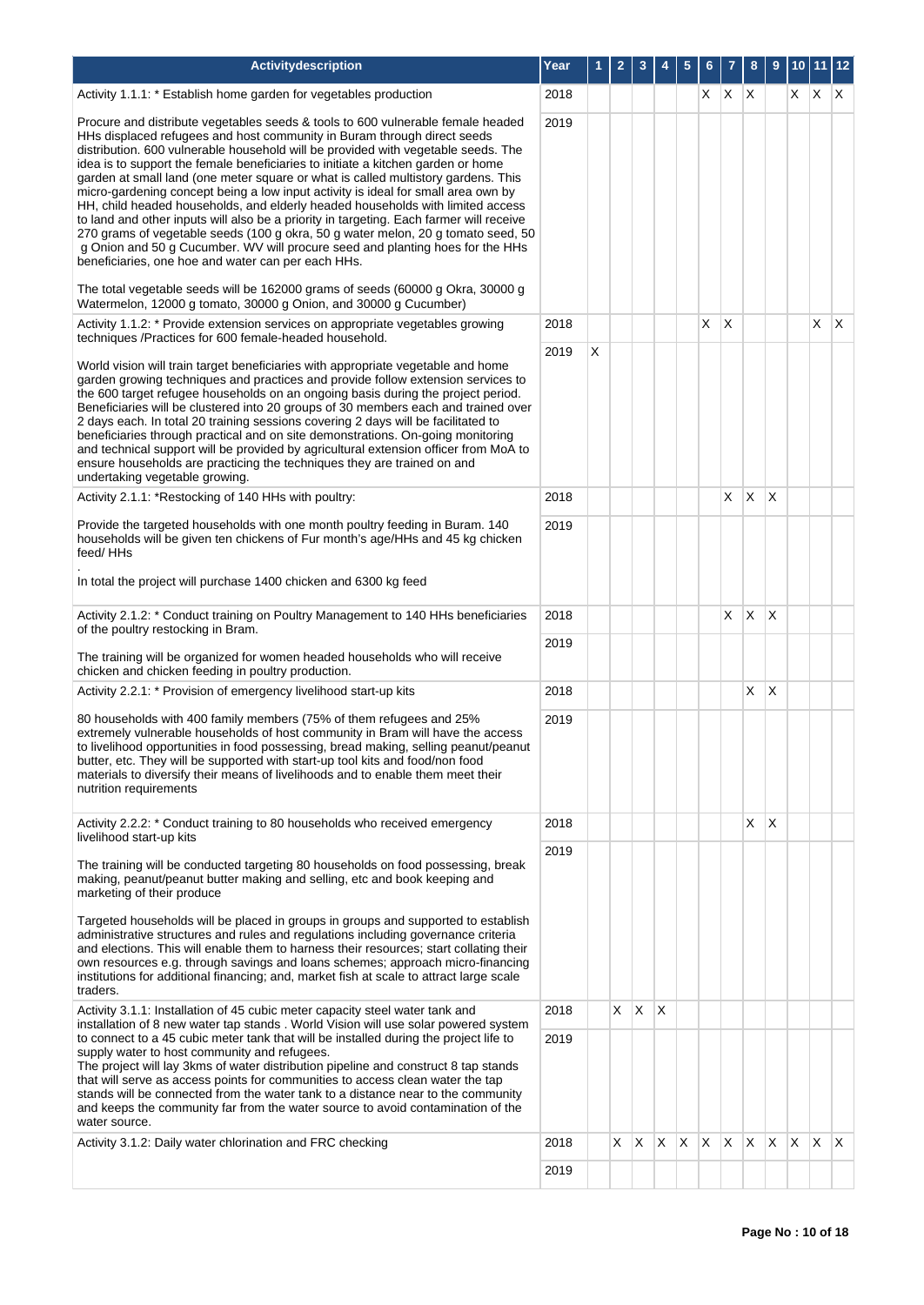| Activity 3.1.3: Training of 2 solar pump operators for 5 days in O & M of solar<br>system                                                                             | 2018 |          | X.           | $\overline{X}$          |              |              |  |   |   |  |
|-----------------------------------------------------------------------------------------------------------------------------------------------------------------------|------|----------|--------------|-------------------------|--------------|--------------|--|---|---|--|
|                                                                                                                                                                       | 2019 |          |              |                         |              |              |  |   |   |  |
| Activity 3.1.4: Formation and training of 4 water management committees each<br>committee of 10 members (5 men, 5 women)                                              |      | X.       | $\mathsf{X}$ |                         |              |              |  |   |   |  |
|                                                                                                                                                                       | 2019 |          |              |                         |              |              |  |   |   |  |
| Activity 3.1.5: Upgrading of the existing borehole through purchasing and<br>installation of Solar pumping system and fence of the solar panels to supply water       | 2018 |          | $X$ $X$      | <b>X</b>                | $\mathsf{x}$ |              |  |   |   |  |
| to refugees site                                                                                                                                                      | 2019 |          |              |                         |              |              |  |   |   |  |
| Activity 3.2.1: Construct 300 new household and school latrines for South<br>Sudanese refugees in Buram                                                               | 2018 | <b>X</b> | $\mathsf{X}$ | <b>X</b>                |              |              |  |   |   |  |
|                                                                                                                                                                       | 2019 |          |              |                         |              |              |  |   |   |  |
| Activity 3.2.2: Carry out education on use and cleaning of latrines through house to<br>house visits and Awareness creation among the refugees in hand washing safety | 2018 | X.       | $\mathsf{X}$ |                         | $\times$     | $\mathsf{X}$ |  | X | X |  |
| of food and water, proper use of latrines through public campaigns using different<br>approaches (drama, music, dialogues and advert in public places                 | 2019 |          |              |                         |              |              |  |   |   |  |
| Activity 3.3.1: Community hygiene promotion training using PHAST approach to<br>ensure people are aware of the risks related to inadequate WASH practices for 50      |      | X.       | <sup>X</sup> |                         |              |              |  |   |   |  |
| community hygiene Educators.                                                                                                                                          | 2019 |          |              |                         |              |              |  |   |   |  |
| Activity 3.3.2: Procure and Distribution 1000 set of hygiene kits and water<br>containers to the venerable refugees H.H (water jack, bathing and washing              | 2018 | <b>X</b> | ΙX.          | $\mathsf{X}$            |              |              |  |   |   |  |
| facilities, including laundry)                                                                                                                                        | 2019 |          |              |                         |              |              |  |   |   |  |
| Activity 3.3.3: Procure and distribute washing soup to the vulnerable refugees to<br>promote hand washing practice and preventing diseases out breach among the       | 2018 | <b>X</b> | $\mathsf{X}$ | $\overline{\mathsf{x}}$ |              |              |  |   |   |  |
| refugees in Buram 5 pcs per month per family for twelve month                                                                                                         | 2019 |          |              |                         |              |              |  |   |   |  |
| Activity 3.3.4: Procure and distribute 1000 sets of hand washing facility at<br>communal and at H.H level (water jug, breek) to promote hand washing practice         | 2018 |          | $x \mid x$   | $\overline{\mathsf{x}}$ |              |              |  |   |   |  |
| with soup at the 5 critical time                                                                                                                                      | 2019 |          |              |                         |              |              |  |   |   |  |
| Activity 3.3.5: Procure and distribute 1500 cleaning and digging tools for cleaning<br>campaign and pit latrines digging                                              | 2018 | <b>X</b> | $\mathsf{X}$ | $\mathsf{X}$            |              |              |  |   |   |  |
|                                                                                                                                                                       | 2019 |          |              |                         |              |              |  |   |   |  |

# **OTHER INFO**

# **Accountability to Affected Populations**

Accountability to project beneficiaries will be achieved through practical approaches such as inclusion of communities in project design and monitoring, instituting community feedback mechanisms such as 'suggestion boxes' and quarterly community feedback meetings with community representatives. WVI is a certified member of HAP and incorporates HAP accountability mechanisms in all its programming. For this intervention, WVI engaged community leaders and SMoA in the project design to improve prioritization and targeting. Community and government leadership will similarly be involved in implementation, monitoring and evaluation.

Community feedback will be done through periodic Focused Group Discussions (FGDs), reporting to community leaders and 'community suggestion boxes' at each of the health and nutrition facilities. Training of community on giving feedback is an integral part of this project. After project approval by donors, project information is shared with the local government agencies, community leaders and beneficiary representatives. This is done to support participatory joint monitoring. Protection and 'Do No Harm' are integrated by ensuring targeting. project site selection and selected interventions do not increase vulnerabilities by compromising safety and security. WVI strictly applies neutrality by targeting all sections of the community and all WV staff receives training on 'Do NO Harm'. As a child-focused organization, WVI has additional indicators for measuring child well-being that ensures additional measures are in place to protect children. After community trainings and sharing of project documents including workplan and logframe, WVI signs MoUs with community representatives. These MoUs provide a means of holding WVI accountable for activities in the project documentation. They also enable WVI to communicate decisions such as location of particular activities and targeting of particular community sub-groups such as women, new Refugees and the most vulnerable. These MoUs are also used in joint participatory monitoring visits. MoUs have enabled WVI mobilize community contribution e.g. labour by holding community leaders responsible for their pre-implementation commitments. Accountability and involvement in infrastructure projects in slightly different as communities representatives are part of the contractor procurement committee and are required to sign off BoQs and designs before implementation. This requires prior education of representatives to enable them participate fully. Communities participate in selection of project sites – based on agreed upon criteria – and participate in environmental impact assessment and other feasibility assessments. On-site daily monitoring of construction is done jointly with WES and community representatives. Similarly, joint final evaluation is carried out in a participatory manner before the handover MoUs are signed. For all infrastructure projects, WVI forms and trains a management committee from members selected by communities. WVI imposes some criteria including participation of women and other marginalized groups to foster gender equality, inclusion and to mitigate post-implementation conflicts resulting from the management of these resources.

Other accountability mechanisms used by WVI include providing implementation reports during public gathering and peer accountability during cluster meeting with, MoA, FAO and other stakeholders.

## **Implementation Plan**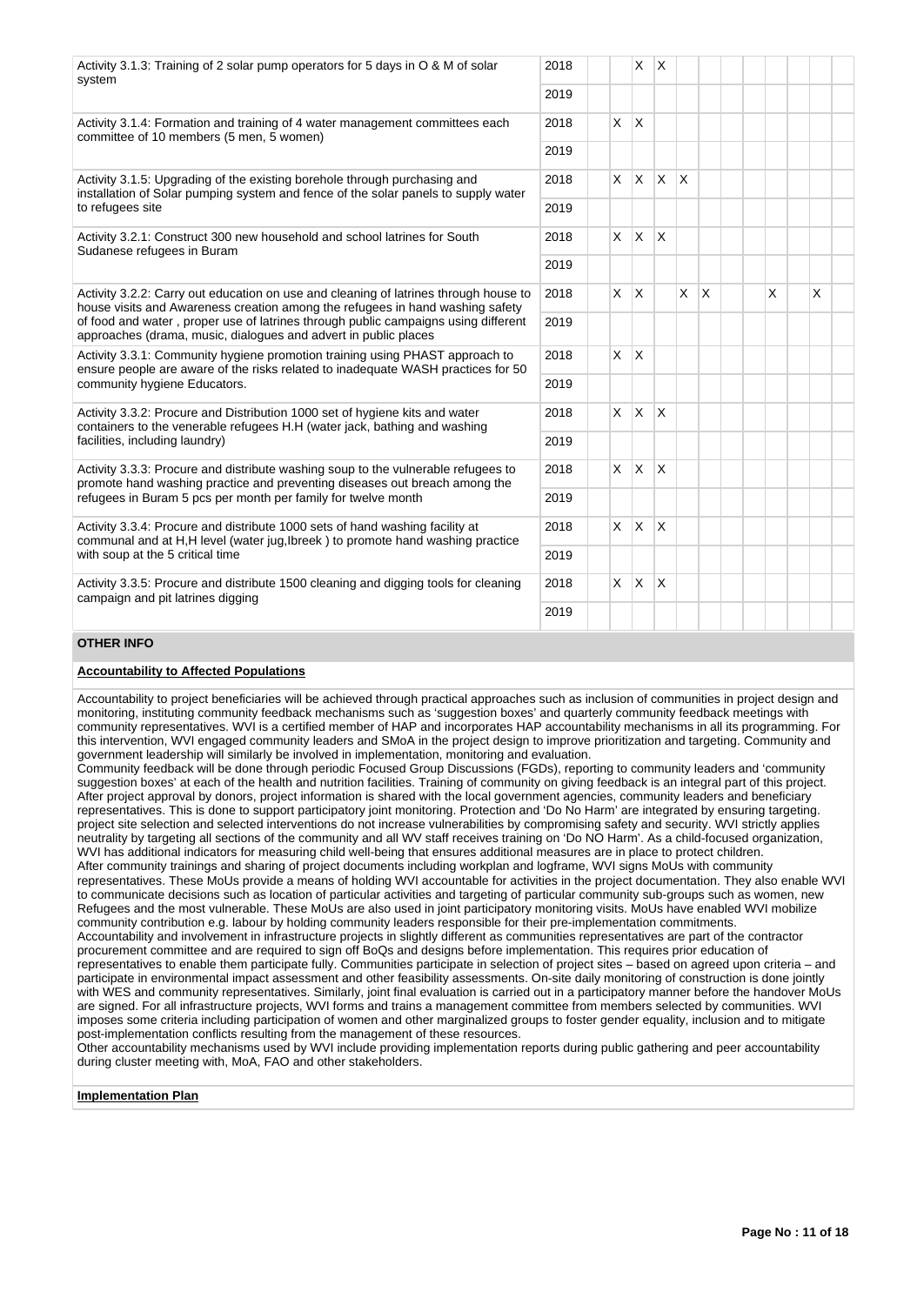National partners will be responsible for SS Refugees and host community mobilization, interfacing, training and monitoring of community moralizers . WVI has vast experience working with national partners and has developed tools that will be used for transferring grants to partners, carrying out programming and financial monitoring and conducting joint monitoring and evaluation. Partner agreements with clear exit strategies and performance milestones will be jointly developed and agreed upon with national partners before project implementation. SMoA and UNHCR will be responsible for providing policy guidelines, coordination of this intervention with other interventions, provision of guidelines, protocols and procedures safe delivery of FSL activities and services ; joint monitoring and supervision to the project sites. Relationship with government ministries and departments will be governed by technical agreements that WVI has with these local government agencies and specific MoUs that will be required for the effective implementation of this project.

Relationship with beneficiary refugees and host communities and persons will be guided by MoUs with community representatives. As outlined under accountability, these MoU stipulate commitments and expectations from both parties and support joint participatory project monitoring.

Through regular cluster meetings at the State and National levels, peer accountability, information sharing and coordination with other stakeholders required to minimize duplicity and redundancy will be done through the Sector Cluster Forums.. WVI participates in weekly cluster meeting at Nyala and Khartoum levels and shares quarterly reports / achievements and challenges.

# **Coordination with other Organizations in project area**

| Name of the organization | Areas/activities of collaboration and rationale                                                                                                                                                                                                                                                                                                                                                                                                                                                                                                                                                                                                                                                                                                                                                                                                                                                                                                                                                                                              |
|--------------------------|----------------------------------------------------------------------------------------------------------------------------------------------------------------------------------------------------------------------------------------------------------------------------------------------------------------------------------------------------------------------------------------------------------------------------------------------------------------------------------------------------------------------------------------------------------------------------------------------------------------------------------------------------------------------------------------------------------------------------------------------------------------------------------------------------------------------------------------------------------------------------------------------------------------------------------------------------------------------------------------------------------------------------------------------|
| RCF.FAO.WFP.UNHCR.MoA    | RCF: Refugee Consultation Forum that was established in 2016 will<br>continue to be the main, high-level coordination forum for all refugee<br>situations within Sudan, whether undertaken in camp, rural or urban<br>settings, or for new or protracted operations, are critical to this<br>project for information sharing and advocacy., FAO: is the FSL<br>cluster lead and are critical to this project for information sharing and<br>advocacy on early warning systems and innovative ideas in VSLA,<br>Farmer Group Associations and training of farmers in the farmer field<br>schools and fishery., WFP: Food pipeline- the project will coordinate<br>and collaborate with WFP as part of early warning systems and<br>vulnerability assessments to inform new and future needs in the<br>targeted locality, UNHCR: Provision of NFI/Emergency shelter,<br>Collaboration in information sharing on coverage and<br>approaches., MoA: Its staff will provide extension services to targeted<br>farmers and supervise farmer groups |

## **Environment Marker Of The Project**

A: Neutral Impact on environment with No mitigation

#### **Gender Marker Of The Project**

2a- The project is designed to contribute significantly to gender equality

#### **Justify Chosen Gender Marker Code**

Like in many conflict environments, women and girls suffer dis-proportionally and are more impacted by conflict and displacement. While this project will serve both men and women, boys and girls, specific activities and interventions have been tailor-made to meet the unique needs of women. For instance, this project will prioritize Female headed households; child headed households as well as elders in its activities. WVI will be significantly decreasing exposure of women and girls to GBV associated with distant travel to fetch water and food. Legally women and men share many of the same rights, but culturally, women have less decision making influence. In Sudan, the practice of establishing minimum quotas for men or women on committees achieves equality in representation, but not necessarily in participation. For this reason the project will hold a combination of mixed and single sexed focus group discussions to create multiple spaces for open dialogue.

#### **Protection Mainstreaming**

Do No Harm (DNH) is part of World Vision ethical undertaking; World Vision participates in sector wide accountability initiatives such as Accountable Now & has adopted Global Standard for CSO accountability. World Vision's approach to DNH is guided by the following: Context analysis: This project – like other projects – will be subjected to an analysis to determine socio-economic impacts. This analysis will impact the location of activities; beneficiary selection and other conflict-related issues. World Vision's projects and activities verified needs and are informed by analysis of both positive and negative impacts at the household, village and locality levels. Each project develops and monitors a matrix on positive and negative impacts; at all levels – monitoring is aimed at taking corrective actions to lessen negative impact and strengthen positive impact.

Behavioral reputation: World Vision positively influences behaviors of persons associated with project (staff, partners, contractors, vendors etc.) monitoring such behavior constantly and taking pro-active measures to ensure protection of children in particularly and the beneficiaries.

World Vision will ensure that the project promotes safety and dignity of beneficiaries, particularly vulnerable groups such as women and girls, elders, people with disabilities. Responsibility of child care, The project will ensure that women have direct access to information and will consult in all implementation stage of project activities

World Vision will also take deliberate steps to seek the view of women and girls on the suitability of services and act on the feedback to ensure their needs are met

Households with people living with disabilities will be identified, and supported with inclusion in the project activities.

How the proposed project enables equal and impartial access to assistance and services and the targeting of vulnerable groups and people with specific needs.

By basing interventions on verified needs and vulnerabilities and by involving community and government leaders in all phases of project design, this project ensures equity in targeting. Additionally, specific actions have been designed to ensure the most vulnerable and excluded groups are included.

This project places a significant emphasis on formulation and empowering of community groups including refugees and host communities. .

#### **Country Specific Information**

**Safety and Security**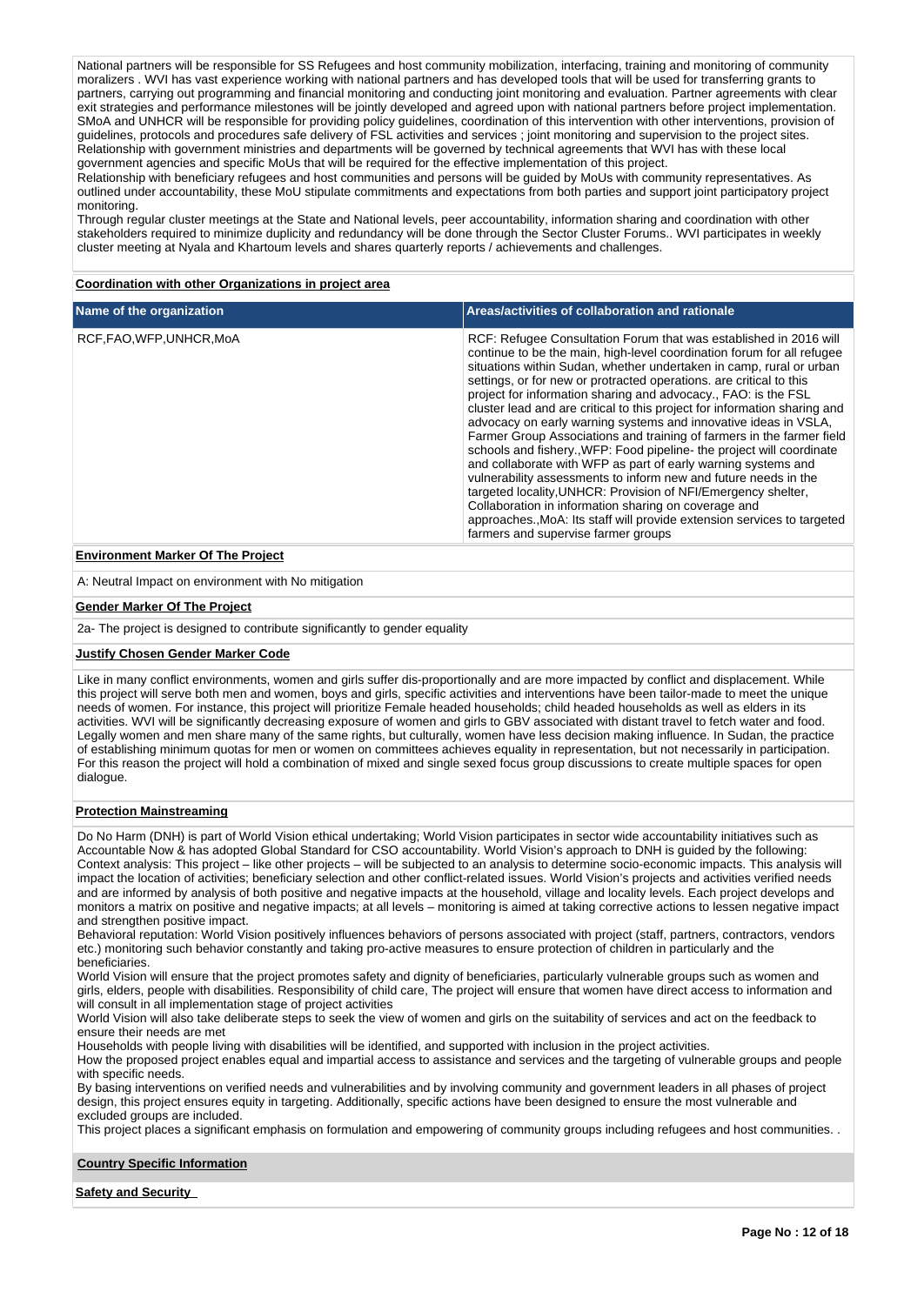Security Situation in South Darfur is improving there is no a lot clashes between the rebel groups government forces as before. In addition, the threat of kidnapping and carjacking in the region is also decrease. Cases of robberies and attacks along the roads occur sometimes. Tribal clashes have also become persistent in the recent past. World Vision has a comprehensive safety and security plan for its staff in all locations.

All senior leadership, senior management and key field based staff have undergone international safety training on Hosting Environment Awareness Training (HEAT). The Staff Safety Officer always keeps in touch with government security agencies and UNDSS for security updates.

Any field travel beyond Nyala town is cleared by government security agencies. Security management is led by an experienced Staff Safety Officer who is in charge of providing daily security updates for staff. Radio communication equipment is provided to staff whenever they are going to the field.

World Vision staff involved in this project will receive an orientation on staff safety security with regard to this project.

In an effort to ensure staff safety, World Vision will continue to perform the following tasks;

• Provide staff with security-related information and skills for increased awareness of personal safety as well as safety of others.

• Enable radio operators to understand different operation levels as well as improve their communication skills.

• Ensure strengthened collaboration with UNDSS security contact person as well as seek advice and clearance from HAC while planning field visits

## **Access**

WVI present and have access to project locations proposed under this intervention (Buram , South Darfur). National partner has valid technical agreement with Government of Sudan. International Staff are able to visit Buram to monitor interventions. The project has a large number of national staff that are trained, experienced and have the technical skills to deliver this project even if the international staff members are restricted from travel. To further improve access and reduce and reduce government restrictions, project staff will work very closely with line ministries.

World Vision currently has direct access to areas targeted by this project and is implementing other sector interventions (Health and protection). World Vision has a field offices in Nyala which serves projects located in the above mentioned localities. There are staff stationed in these locations since World Vision is currently implementing other projects in these areas. World Vision has been cleared by HAC and COR to undertake projects in these locations and staff travel to these areas by road without armed escort. Travel by Health and Nutrition and WASH Advisors (expatriate) is subject acquisition of travel permit. WVI has not faced any restrictions / denials whenever a travel permit has been requested.

## **BUDGET**

| Code | <b>Budget Line Description</b>                                                                                                                                                                                                                                                                                                                                                                                                                                                                                                                                                                                                                                                                                                                                         |   | D / S Quantity Unit | cost                     | <b>Duration</b><br>Recurran charged<br>ce | $\frac{9}{6}$<br>to CHF | <b>Total Cost</b> |
|------|------------------------------------------------------------------------------------------------------------------------------------------------------------------------------------------------------------------------------------------------------------------------------------------------------------------------------------------------------------------------------------------------------------------------------------------------------------------------------------------------------------------------------------------------------------------------------------------------------------------------------------------------------------------------------------------------------------------------------------------------------------------------|---|---------------------|--------------------------|-------------------------------------------|-------------------------|-------------------|
|      | 1. Staff and Other Personnel Costs                                                                                                                                                                                                                                                                                                                                                                                                                                                                                                                                                                                                                                                                                                                                     |   |                     |                          |                                           |                         |                   |
| 1.1  | FSL Sector Officer (National staff in South Darfur)                                                                                                                                                                                                                                                                                                                                                                                                                                                                                                                                                                                                                                                                                                                    | D |                     | $1 \mid 1,700$<br>.00    | 12                                        | 10.00                   | 2,040.00          |
|      | The FSL Sector Officer is a specialist in Agriculture and leads the Agriculture and Natural Resources Management (ANRM)<br>sector in the program. He will devote 20 % of his time to the project and will be responsible for technical supervision. He will<br>ensure that all specifications and standards are adhered to. He will conduct frequent checks and visits to the field and trouble<br>shoot all problems at every stage of the project. The total cost of this position is \$4080 based on a monthly cost of \$1700 at 20%<br>level of effort and is inclusive of all benefits for 12 months. The cost includes basic salary @ 70%, medical benefit @ 9%, social<br>security @ 17%, severance @2%, and cost of living @ 1% and transport allowances @ 1%. |   |                     |                          |                                           |                         |                   |
| 1.2  | Project Coordinator (National staff)                                                                                                                                                                                                                                                                                                                                                                                                                                                                                                                                                                                                                                                                                                                                   | D |                     | 1 1,200<br>.00           | 12                                        | 100.00                  | 14,400.00         |
|      | Project Coordinator will be based in the area office (central area of South Darfur) to supervise all the Field Officers and<br>Community Development Workers base in target villages. He will directly support the planning and coordination of all food<br>security activities in the targeted Buram locality. He will dedicate 100% of his time to the project. The total cost for these positions<br>is \$14,400 at a monthly rate of \$1200 including all benefits for 12 months. The cost includes basic salary @ 70%, medical benefit<br>@ 9%, social security @ 17%, severance @2%, and cost of living @ 1% and transport allowances @ 1%.                                                                                                                      |   |                     |                          |                                           |                         |                   |
| 1.3  | Field Officers (National staff)                                                                                                                                                                                                                                                                                                                                                                                                                                                                                                                                                                                                                                                                                                                                        | D |                     | 2   950.0<br>0           | 12                                        | 100.00                  | 22,800.00         |
|      | Two Field Officers (FO) work under supervision of the Project Coordinator, devoting 100% of their time to the project, mobilizing<br>the communities for all project activities, facilitating implementation of activities and supporting the agricultural extension and<br>farmers trainings in the field at the 3 targeted localities, one FO WV and one for partner. The total cost is \$22, 8800 with a<br>monthly rate of \$950 per FO and is inclusive of all benefits for 12 months. The cost includes basic salary @ 70%, medical benefit<br>@ 9%, social security @ 17%, severance @2%, cost of living @ 1% and transport allowances @ 1%.                                                                                                                    |   |                     |                          |                                           |                         |                   |
| 1.4  | M&E Officer (National staff)                                                                                                                                                                                                                                                                                                                                                                                                                                                                                                                                                                                                                                                                                                                                           | D |                     | $1 \, 830.0$<br>$\Omega$ | 12                                        | 10.00                   | 996.00            |
|      | The M&E Officer will devote 10% of his time working with and helping the M&E components of this project, in data collection and<br>tracking information from project areas. The total cost of this position is \$1494 at a monthly cost of \$830 at 15% level of effort<br>including all benefits for 12 months. The cost includes basic salary @ 70%, medical benefit @ 9%, social security @ 17%,<br>severance @2%, cost of living @ 1% and transport allowances @ 1%.                                                                                                                                                                                                                                                                                               |   |                     |                          |                                           |                         |                   |
| 1.5  | Area Accountant (National staff)                                                                                                                                                                                                                                                                                                                                                                                                                                                                                                                                                                                                                                                                                                                                       | D |                     | 1   550.0<br>$\Omega$    | 12                                        | 20.00                   | 1,320.00          |
|      | The area accountant provides day to day support in book-keeping and managing all financial transactions at areas level in target<br>localities. The staff will be charged to this project at 20% of their time with a total cost to this project of \$1320 at a monthly cost of<br>\$550 During the 12 months. The cost includes basic salary @ 70%, medical benefit @ 9%, social security @ 17%, severance<br>@2%, cost of living @ 1% and transport allowances @ 1%                                                                                                                                                                                                                                                                                                  |   |                     |                          |                                           |                         |                   |
| 1.6  | <b>WASH Advisor (international)</b>                                                                                                                                                                                                                                                                                                                                                                                                                                                                                                                                                                                                                                                                                                                                    | D |                     | 1   8,000<br>.00         | 12                                        | 5.00                    | 4,800.00          |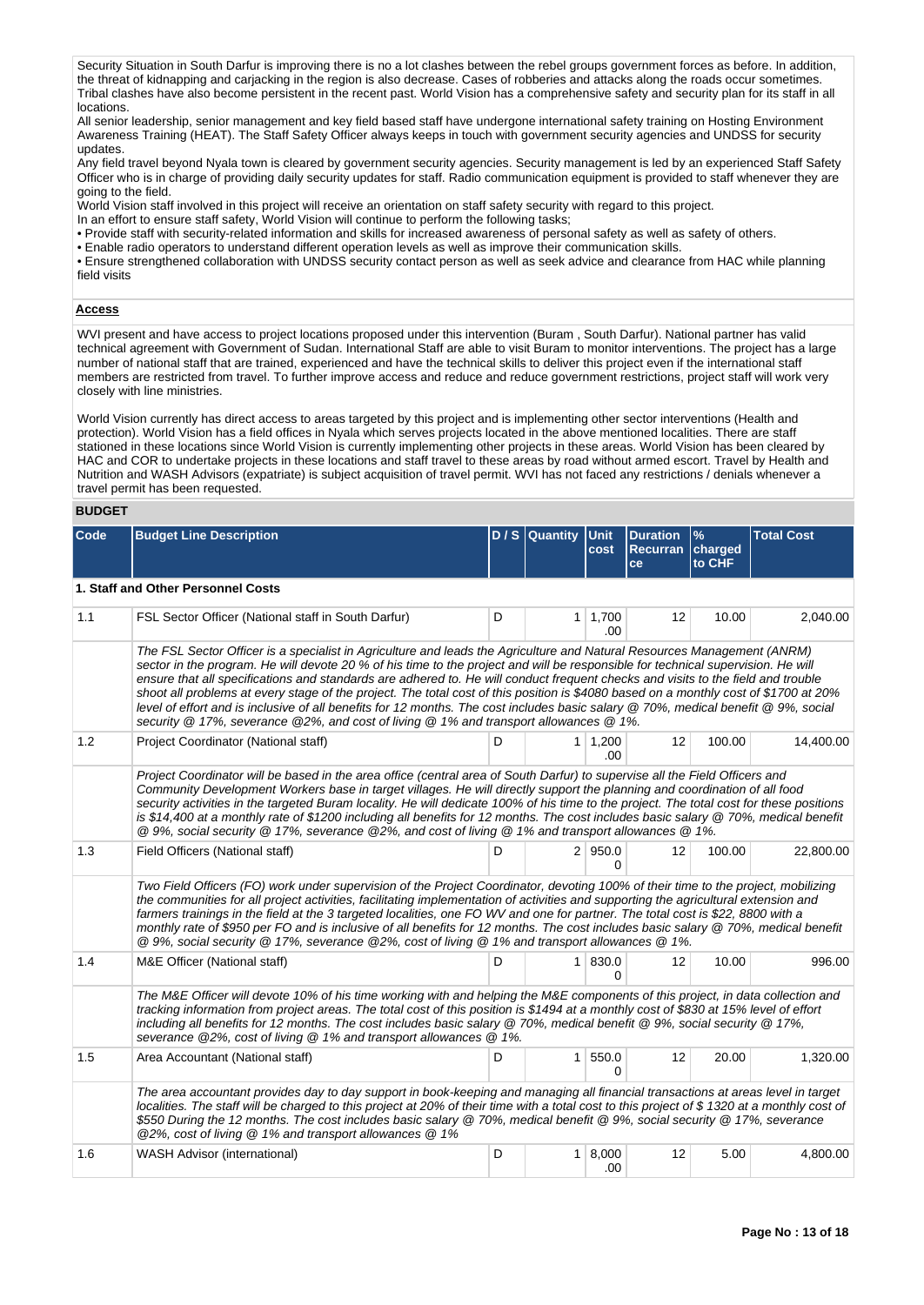|      | WASH Advisor is responsible for technical support to WVI's WASH interventions. Based in Nyala, this position is expected to<br>provide 10 per cent of its efforts to support delivery of this project for the next 12 months. This costs is calculated based on the<br>total WASH portfolio in South Darfur and include all costs of employment including salary, insurance, security training, leave and<br>R&R benefits. This is an international positions. Other duties include overseeing reporting and coordination particularly with other<br>stakeholders.                                                                    |   |                |                       |    |        |           |
|------|---------------------------------------------------------------------------------------------------------------------------------------------------------------------------------------------------------------------------------------------------------------------------------------------------------------------------------------------------------------------------------------------------------------------------------------------------------------------------------------------------------------------------------------------------------------------------------------------------------------------------------------|---|----------------|-----------------------|----|--------|-----------|
| 1.7  | <b>WASH Sector Coordinator (National staff)</b>                                                                                                                                                                                                                                                                                                                                                                                                                                                                                                                                                                                       | D |                | 1 2,000<br>.00        | 12 | 15.00  | 3,600.00  |
|      | The WASH Sector Coordinator will be responsible overall technical coordination and, technical support to site engineers for solar<br>pump system and water tank designing and construction, of sanitation facilities. This position will be shared with other grants and<br>is thus charged proportionally across all grants (20 per cent on this grant). The cost includes basic salary at 77%, pension benefit<br>at 4%, medical benefit at 5%, social security @ 2%, severance @2%, and transport allowances @ 5% and leave benefits at 5%.                                                                                        |   |                |                       |    |        |           |
| 1.8  | WASH Engineer (National staff)                                                                                                                                                                                                                                                                                                                                                                                                                                                                                                                                                                                                        | D |                | $1 \mid 1,788$<br>.00 | 12 | 30.00  | 6,436.80  |
|      | Budgeted at 50% for 12 months, this is a national position based in South Darfur, Grade H (level 13) as per WV Hay Grading<br>system in charge of directly supervising the routine WASH activities including construction of water points and latrines. S/he<br>oversees geophysical surveys, EAMs and construction activities. S/he will devote 50% of his/her staff time on the grant. The cost<br>includes basic salary at 77%, pension benefit at 4%, medical benefit at 5%, social security @ 2%, severance @2%, and transport<br>allowances @ 5% and leave benefits at 5%.                                                      |   |                |                       |    |        |           |
| 1.9  | Hygiene Educator (National staff)                                                                                                                                                                                                                                                                                                                                                                                                                                                                                                                                                                                                     | D | 1 <sup>1</sup> | 700.0<br>0            | 12 | 100.00 | 8,400.00  |
|      | Responsible for community mobilization and hygiene promotion. This position will devote 100 per cent of their time to this project.<br>The cost includes basic salary at 77%, pension benefit at 4%, medical benefit at 5%, social security @ 2%, severance @2%,<br>transport allowances @ 5% and leave benefits at 5%.                                                                                                                                                                                                                                                                                                               |   |                |                       |    |        |           |
| 1.10 | Hygiene supervisor (Local partners)                                                                                                                                                                                                                                                                                                                                                                                                                                                                                                                                                                                                   | D | $\mathbf{1}$   | 300.0<br>$\Omega$     | 12 | 100.00 | 3,600.00  |
|      | Hygiene promotion supervisor will coordinate the work of Hygiene educators and community hygiene promotion volunteers.<br>He/she will spend 25% of the time; the cost include salary, social security, medical and life insurance cover.                                                                                                                                                                                                                                                                                                                                                                                              |   |                |                       |    |        |           |
| 1.11 | Water Quality Analyst (National staff)                                                                                                                                                                                                                                                                                                                                                                                                                                                                                                                                                                                                | D | $\mathbf{1}$   | 800.0<br>0            | 12 | 10.00  | 960.00    |
|      | Performs water quality monitoring. the cost include salary, social security, medical and life insurance cover                                                                                                                                                                                                                                                                                                                                                                                                                                                                                                                         |   |                |                       |    |        |           |
| 1.12 | Support staff                                                                                                                                                                                                                                                                                                                                                                                                                                                                                                                                                                                                                         | S |                | 2 250.0<br>0          | 12 | 100.00 | 6,000.00  |
|      | These are national positions based in South Darfur, Grade B (level 6) as per WV H Grading system. They include guards,<br>administration staff, cleaners etc. They will ensure the respective OTP sites and the assets are safe. In compliance with labor<br>laws, they will watch over the assets at the OTPs during the night including weekends. The cost includes basic salary at 77%,<br>pension benefit at 4%, medical benefit at 5%, social security @ 2%, severance @2%, transport allowances @ 5% and leave<br>benefits at 5%.                                                                                               |   |                |                       |    |        |           |
|      | <b>Section Total</b>                                                                                                                                                                                                                                                                                                                                                                                                                                                                                                                                                                                                                  |   |                |                       |    |        | 75,352.80 |
|      |                                                                                                                                                                                                                                                                                                                                                                                                                                                                                                                                                                                                                                       |   |                |                       |    |        |           |
|      | 2. Supplies, Commodities, Materials                                                                                                                                                                                                                                                                                                                                                                                                                                                                                                                                                                                                   |   |                |                       |    |        |           |
| 2.1  | Procure and distribute vegetables 162 Kg of seeds & 1200<br>tools to 600 vulnerable female headed refugees and host<br>community in Buram for home garden                                                                                                                                                                                                                                                                                                                                                                                                                                                                             | D | 600            | 25.00                 | 1  | 100.00 | 15,000.00 |
|      | 600 vulnerable household will be provided with vegetable seeds and. The idea is to support the female beneficiaries to initiate a<br>kitchen or home garden at small la. This micro-gardening concept being a low input activity is ideal for small area own by HH.<br>Each farmer will receive 270 grams of vegetable seeds (100 g okra, 50 g water melon, 20 g tomato seed, 50 g Onion and 50 g<br>Cucumber. WV will procure seed and planting Tools (2 planting tool/HH) for the HHs beneficiaries, one hoe and water can per<br>each HHs.                                                                                         |   |                |                       |    |        |           |
| 2.2  | Provide extension services on appropriate vegetables growing<br>techniques /Practices for 600 vulnerable female                                                                                                                                                                                                                                                                                                                                                                                                                                                                                                                       | D |                | 600 20.00             | 1  | 100.00 | 12,000.00 |
|      | Provide an on-going follow up support and extension services on appropriate vegetables growing techniques & practices for 600<br>HH undertake home garden and The training will be facilitated for 2 days with practical demonstrations. On-going monitoring and<br>technical support will be provided by agricultural extension officer from MoA to ensure households are practicing the techniques<br>they are trained on and undertaking vegetable growing. Training covers stationery, venue rent, facilitator fees and training<br>materials, meals and refreshments. The total cost is \$12,000 at the rate of \$20 per person. |   |                |                       |    |        |           |
| 2.3  | Restocking of 220 HHs with poultry and provide them with one<br>month and half poultry feeding in Buram                                                                                                                                                                                                                                                                                                                                                                                                                                                                                                                               | D |                | 220 155.0<br>0        | 1  | 100.00 | 34,100.00 |
|      | Restocking of 11000 person (220 HH) with poultry and provide them with one month poultry feeding in Buram. 220 households<br>will be given ten chickens of Fur months /HHs and 45 kg chicken feed/ HHs. And locally material for chicken house The project<br>will purchase 2200 chickens with their feed at a rate of \$155. Per household based on the local market prices.                                                                                                                                                                                                                                                         |   |                |                       |    |        |           |
| 2.4  | Conduct training on Poultry Management to 100 HHs who are<br>the beneficiaries of the Poultry restocking                                                                                                                                                                                                                                                                                                                                                                                                                                                                                                                              | D |                | 220 20.00             | 1  | 100.00 | 4,400.00  |
|      | The training will be organized for women will receive chicken and chicken feeding in poultry production. The estimated cost of<br>landholding these training sessions which include refreshments, allowances for resource persons and training materials. The total<br>cost of the training is 2000 at a rate of \$20 per beneficiary.<br>Conduct training on Poultry Management to 220 HHs beneficiaries of the poultry restocking in Bram. The training will be<br>organized for women will receive chicken and chicken feeding in poultry production. The estimated cost of holding these training<br>sessions which include       |   |                |                       |    |        |           |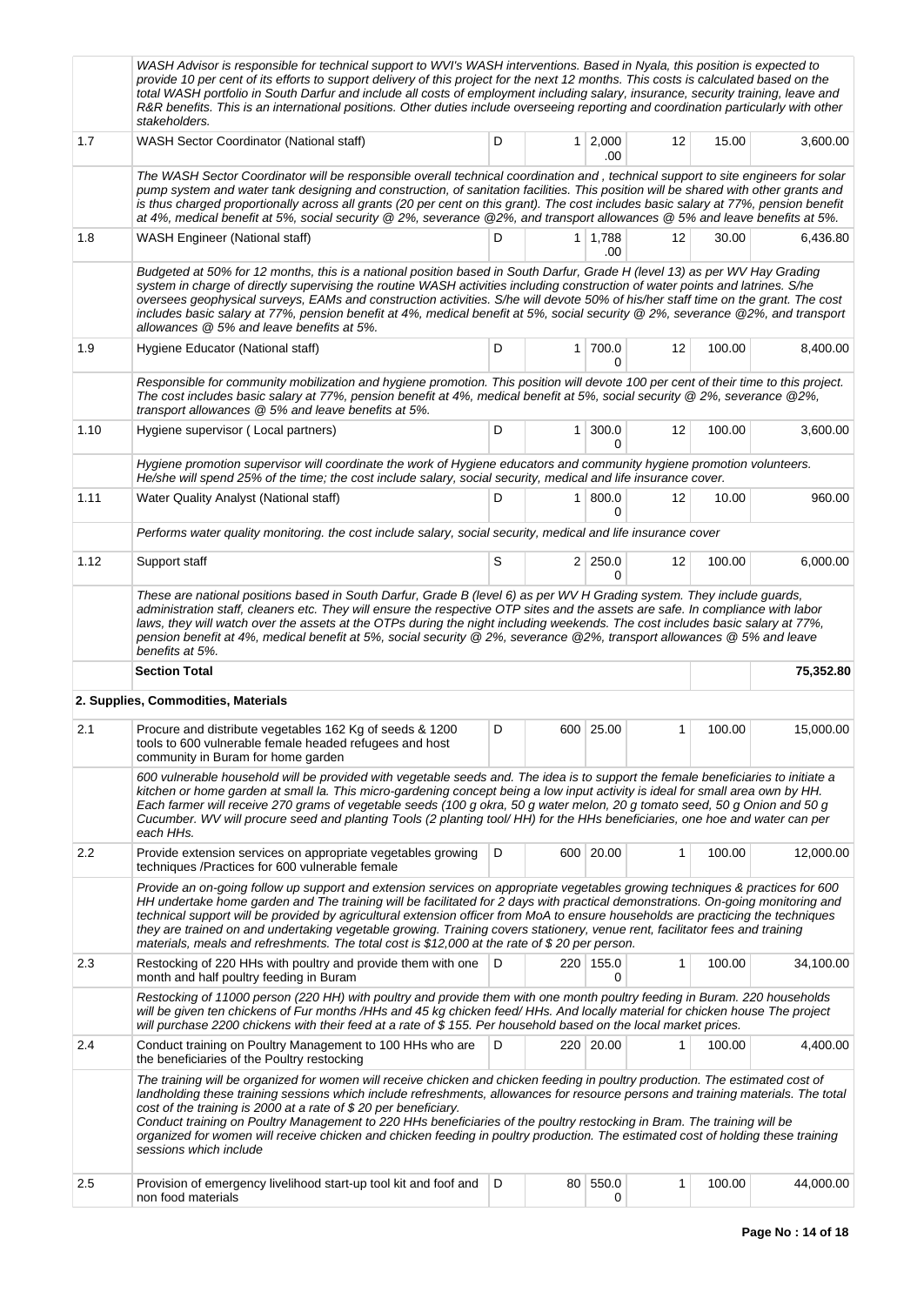|              | 80 households with 400 family members (75% of them refugees and 25% extremely vulnerable households of host community in<br>Bram will have the access to livelihood opportunities in food possessing, bread making, selling peanut/peanut butter, etc. They<br>will be supported with start-up tool kits and food/non food materials to diversify their means of livelihoods and to enable them<br>meet their nutrition requirements. Start up tools and materials at the rate of 550 USD FOR 80 HHs. |   |                       |              |        |            |
|--------------|-------------------------------------------------------------------------------------------------------------------------------------------------------------------------------------------------------------------------------------------------------------------------------------------------------------------------------------------------------------------------------------------------------------------------------------------------------------------------------------------------------|---|-----------------------|--------------|--------|------------|
| 2.6          | Conduct training on food possessing, break making, peanuts<br>making, etc. and book keeping, marketing to 50 HHs<br>beneficiaries from food making in Bram                                                                                                                                                                                                                                                                                                                                            | D | 80 50.00              | 1            | 100.00 | 4,000.00   |
|              | Conduct training on food possessing and marketing to 50 HHs beneficiaries from food making in Bram. The training will be<br>Training covers stationery, venue rent, facilitator fees and training materials like food at the rate of 50\$ per beneficiary for 80<br>bens.                                                                                                                                                                                                                             |   |                       |              |        |            |
| 2.7          | Upgrading of the existing Borehole through Purchasing and<br>installation of solar pump and panels                                                                                                                                                                                                                                                                                                                                                                                                    | D | $1 \, 41,00$<br>0.00  | $\mathbf{1}$ | 100.00 | 41,000.00  |
|              | One set water pumping systems (solar and piping and protection fence) estimated at USD 30,000 to get water deep boreholes<br>160 meter depth and pump water to 2 km distance to refugees site                                                                                                                                                                                                                                                                                                         |   |                       |              |        |            |
| 2.8          | Installation of 45 Cubic Meter capacity steel water tank and<br>Installation 8 new water tap stations                                                                                                                                                                                                                                                                                                                                                                                                 | D | 1 33,33<br>6.18       | $\mathbf{1}$ | 100.00 | 33,336.18  |
|              | Cost of fabrication one water storage steel tanks on steel tower of 6 meter height and construction of Six systems to supply water<br>to 4,000 refugees in buram                                                                                                                                                                                                                                                                                                                                      |   |                       |              |        |            |
| 2.9          | Water quality consumer and chlorine tablet                                                                                                                                                                                                                                                                                                                                                                                                                                                            | D | $1 \mid 7,000$<br>.00 | $\mathbf{1}$ | 100.00 | 7,000.00   |
|              | Purchase of water Test consumables (Photometer, Reagent, Red Phenol, etc.) in additional to chlorine tablet for daily water<br>chlorination (50 tins of 1.7mg per tablet)                                                                                                                                                                                                                                                                                                                             |   |                       |              |        |            |
| 2.10         | Training of operators on pumps operating & maintenance and<br>batch chlorination                                                                                                                                                                                                                                                                                                                                                                                                                      | D | 6 15.50               | 5            | 100.00 | 465.00     |
|              | Training at USD 15.5 per person for 6 operators (5 days)                                                                                                                                                                                                                                                                                                                                                                                                                                              |   |                       |              |        |            |
| 2.11         | Formation and training of 4 water management committees                                                                                                                                                                                                                                                                                                                                                                                                                                               | D | 40 15.50              | 3            | 100.00 | 1,860.00   |
|              | Training at USD 15.5 per person for 40 individuals (three days)                                                                                                                                                                                                                                                                                                                                                                                                                                       |   |                       |              |        |            |
| 2.12         | Construction of 300 new Household and Schools latrines                                                                                                                                                                                                                                                                                                                                                                                                                                                | D | 300 100.0<br>0        | 1            | 100.00 | 30,000.00  |
|              | 300 latrines at USD 100 per latrines; Latrines will be constructed in participation with individual household owners and community<br>participation at schools.                                                                                                                                                                                                                                                                                                                                       |   |                       |              |        |            |
| 2.13         | <b>HYGIENE PROMOTION</b>                                                                                                                                                                                                                                                                                                                                                                                                                                                                              | D | $1 \mid 4,000$<br>.00 | $\mathbf{1}$ | 100.00 | 4,000.00   |
|              | Awareness creation among the refugess in the proper use of latrines through public campaigns using different approaches<br>(drama, music, dialogues and advert in public places)                                                                                                                                                                                                                                                                                                                      |   |                       |              |        |            |
| 2.14         | Community hygiene promotion training using PHAST approach   D                                                                                                                                                                                                                                                                                                                                                                                                                                         |   | 50 15.50              | 3            | 100.00 | 2,325.00   |
|              | ToT training at USD 15.5 per person for 40 individuals (three days)                                                                                                                                                                                                                                                                                                                                                                                                                                   |   |                       |              |        |            |
| 2.15         | Procure and distribute 1000 sets of hygiene kits                                                                                                                                                                                                                                                                                                                                                                                                                                                      | D | 1000 20.00            | 1            | 100.00 | 20,000.00  |
|              | Purchase of kits for 1,000 persons at USD 20 per kit                                                                                                                                                                                                                                                                                                                                                                                                                                                  |   |                       |              |        |            |
| 2.16         | Purchase of hygiene tools                                                                                                                                                                                                                                                                                                                                                                                                                                                                             | D | 1500 10.00            | 1            | 100.00 | 15,000.00  |
|              | Purchase and distribution of 1500 cleaning and digging tools for cleaning campaign and pit latrine digging                                                                                                                                                                                                                                                                                                                                                                                            |   |                       |              |        |            |
| 2.17         | Procure and distribute washing soap to Vulnerable refugees                                                                                                                                                                                                                                                                                                                                                                                                                                            | D | 250 41.03             | 1            | 100.00 | 10,257.50  |
|              | Purchase and distribution of 250 washing soup @41.03 USD                                                                                                                                                                                                                                                                                                                                                                                                                                              |   |                       |              |        |            |
| 2.18         | Purchase and distribution of hand washing facility                                                                                                                                                                                                                                                                                                                                                                                                                                                    | D | 1000 10.00            | 1            | 100.00 | 10,000.00  |
|              | Purchase and distribution of 1000 set hand washing facility communal and at H, H level (water jack, Ibreek)                                                                                                                                                                                                                                                                                                                                                                                           |   |                       |              |        |            |
| 2.19         | Vehicle rental for Field operations                                                                                                                                                                                                                                                                                                                                                                                                                                                                   | D | $1 \mid 1,400$<br>.00 | 12           | 100.00 | 16,800.00  |
|              | Rental costs for tone vehicles over a 12 month period at USD 1,400 per vehicle per month                                                                                                                                                                                                                                                                                                                                                                                                              |   |                       |              |        |            |
|              | <b>Section Total</b>                                                                                                                                                                                                                                                                                                                                                                                                                                                                                  |   |                       |              |        | 305,543.68 |
| 3. Equipment |                                                                                                                                                                                                                                                                                                                                                                                                                                                                                                       |   |                       |              |        |            |
| 3.1          | Pool tester                                                                                                                                                                                                                                                                                                                                                                                                                                                                                           | D | 10 24.00              | $\mathbf{1}$ | 100.00 | 240.00     |
|              | purchase of 10 pool tester @24 USD                                                                                                                                                                                                                                                                                                                                                                                                                                                                    |   |                       |              |        |            |
| 3.2          | purchase of Chlorine floater                                                                                                                                                                                                                                                                                                                                                                                                                                                                          | D | 5 50.00               | 1            | 100.00 | 250.00     |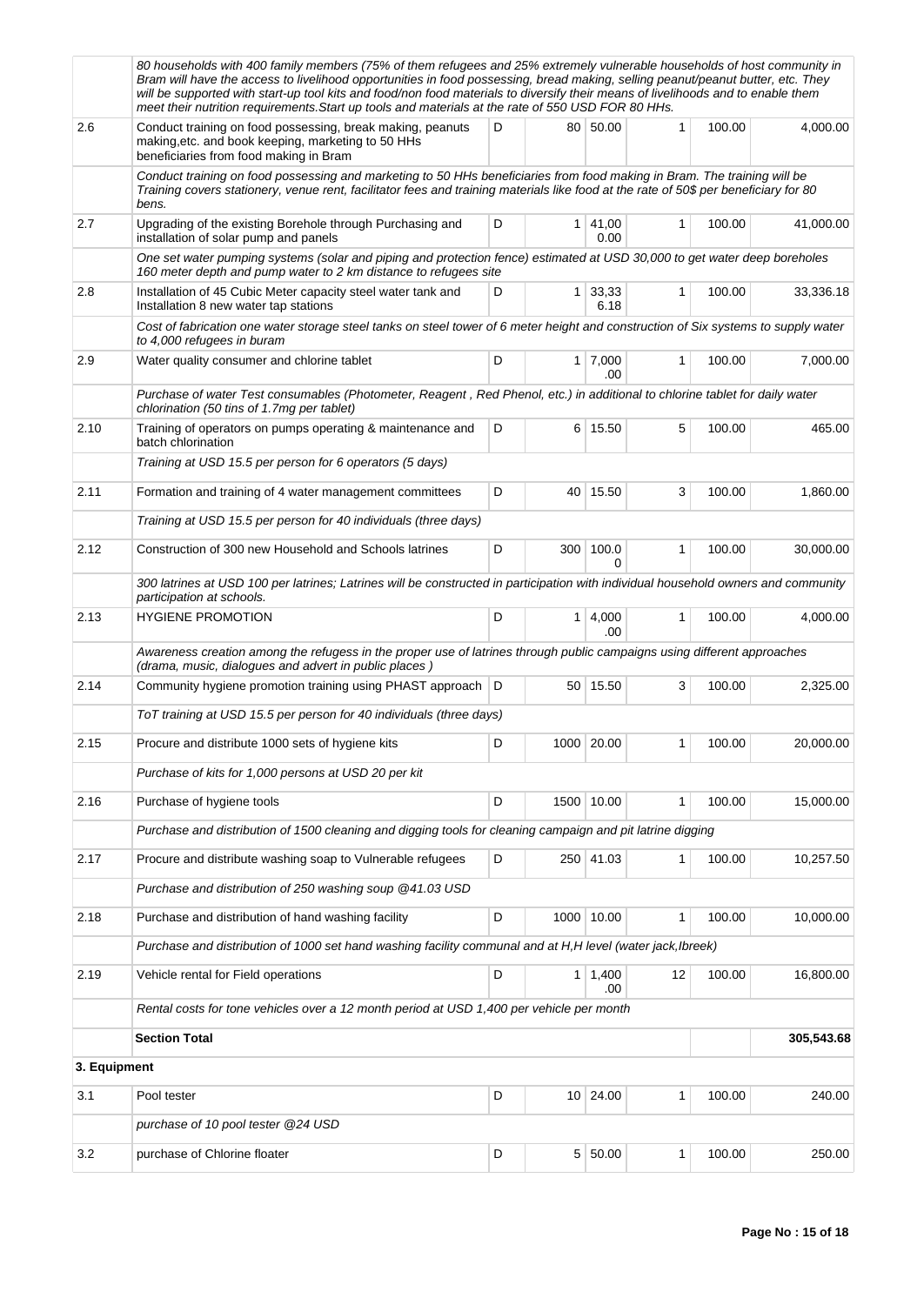|           | purchase and distribute 5 Chlorine floater @50 USD                                                                                                                                                                                                                                                                  |           |                |                       |                |        |           |
|-----------|---------------------------------------------------------------------------------------------------------------------------------------------------------------------------------------------------------------------------------------------------------------------------------------------------------------------|-----------|----------------|-----------------------|----------------|--------|-----------|
|           | <b>Section Total</b>                                                                                                                                                                                                                                                                                                |           |                |                       |                |        | 490.00    |
|           | <b>4. Contractual Services</b>                                                                                                                                                                                                                                                                                      |           |                |                       |                |        |           |
| NA        | NA                                                                                                                                                                                                                                                                                                                  | <b>NA</b> | 0              | 0.00                  | 0              | 0      | 0.00      |
|           | NA.                                                                                                                                                                                                                                                                                                                 |           |                |                       |                |        |           |
|           | <b>Section Total</b>                                                                                                                                                                                                                                                                                                |           |                |                       |                |        | 0.00      |
| 5. Travel |                                                                                                                                                                                                                                                                                                                     |           |                |                       |                |        |           |
| 5.1       | Travel and Periderm (Travel between Khartoum & Nyala)<br>South Darfur                                                                                                                                                                                                                                               | D         |                | 2 400.0<br>0          | $\overline{2}$ | 100.00 | 1.600.00  |
|           | This trips will be conducted by the FSL Sector Officer & Project Coordinator to attend project and sector related meetings in the<br>head office. The cost unit is based on the commercial flights rate.                                                                                                            |           |                |                       |                |        |           |
| 5.2       | Field Travel/Per Diem                                                                                                                                                                                                                                                                                               | D         |                | 3 100.0<br>0          | 12             | 100.00 | 3,600.00  |
|           | This line is to cover the cost of the filed travel by the staff who devote 100% of his time to the project. The travel will be between<br>the field office in Nyala and the other field offices located in the other locality of Buram                                                                              |           |                |                       |                |        |           |
| 5.3       | Vehicle Rental & maintenance cost                                                                                                                                                                                                                                                                                   | D         |                | 2 450.0<br>0          | 12             | 100.00 | 10,800.00 |
|           | All INGOs vehicles in South Darfur are grounded due to fear of hijacking. Project related transportation are done with hired<br>private vehicles except for project sites in Nyala locality. The current price estimation is based on actual cost of hire per month of<br>vehicles for project work in South Darfur |           |                |                       |                |        |           |
| 5.4       | Transportation of supplies and inputs to the field                                                                                                                                                                                                                                                                  | D         | 7 <sup>1</sup> | 300.0<br>0            | $\mathbf{1}$   | 100.00 | 2,100.00  |
|           | Transportation of supplies to the field. 7 trips is needed to transport supplies and inputs Buramat average rate of \$300 per trip<br>according to the local market prices.                                                                                                                                         |           |                |                       |                |        |           |
| 5.5       | Air tickets                                                                                                                                                                                                                                                                                                         | D         |                | 3   400.0<br>0        | 3              | 100.00 | 3,600.00  |
|           | Monitoring visits; costs estimated to cover three trips at USD 400 per trip (ticket costs Nyla - Burma)                                                                                                                                                                                                             |           |                |                       |                |        |           |
| 5.6       | Accomodation & perdiam                                                                                                                                                                                                                                                                                              | D         | 4              | 300.0<br>0            | 5              | 100.00 | 6,000.00  |
|           | Monitoring expenses for community leaders, government representatives and WVI staff. Ten (10) individuals for 4 days for three<br>quarters receiving USD 50 perdiem per day                                                                                                                                         |           |                |                       |                |        |           |
|           | <b>Section Total</b>                                                                                                                                                                                                                                                                                                |           |                |                       |                |        | 27,700.00 |
|           | 6. Transfers and Grants to Counterparts                                                                                                                                                                                                                                                                             |           |                |                       |                |        |           |
| 6.1       | Local partner                                                                                                                                                                                                                                                                                                       | D         |                | 1 18,82<br>9.00       | 1              | 100.00 | 18,829.00 |
|           | Sub-grant to national NGO .Staffing 21% (USD 3,114); overheads 10% (USD2,483);training 61%<br>(9,046); education materials 8% (USD2,186)                                                                                                                                                                            |           |                |                       |                |        |           |
| 6.2       | National Aid for Humanitarian Agency (NAHA)                                                                                                                                                                                                                                                                         | D         | $\mathbf{1}$   | 15,00<br>0.00         | $\mathbf{1}$   | 100.00 | 15.000.00 |
|           | Sugrant to NAHA/ Overhead Costs-10% , staffing 21% training 35%, hygiene promotion 33%                                                                                                                                                                                                                              |           |                |                       |                |        |           |
| 6.3       | PSC cost @ 7% for Naha                                                                                                                                                                                                                                                                                              | s         | $\mathbf{1}$   | 2,368<br>.00          | 1              | 100.00 | 2,368.00  |
|           |                                                                                                                                                                                                                                                                                                                     |           |                |                       |                |        |           |
|           | <b>Section Total</b>                                                                                                                                                                                                                                                                                                |           |                |                       |                |        | 36,197.00 |
|           | 7. General Operating and Other Direct Costs                                                                                                                                                                                                                                                                         |           |                |                       |                |        |           |
| 7.1       | Office stationary & Cartridge                                                                                                                                                                                                                                                                                       | D         | 3              | 400.0<br>0            | 12             | 30.00  | 4,320.00  |
|           | Proportional contribution to office stationary (30 per cent of monthly stationary costs in sub-offices)                                                                                                                                                                                                             |           |                |                       |                |        |           |
| 7.2       | <b>Utilities</b>                                                                                                                                                                                                                                                                                                    | D         |                | $1 \mid 1,290$<br>.00 | 12             | 30.00  | 4,644.00  |
|           | Cost of electricity, water, and generator in the 3 field offices                                                                                                                                                                                                                                                    |           |                |                       |                |        |           |
| 7.3       | Office rental                                                                                                                                                                                                                                                                                                       | D         | $\mathbf{1}$   | 1,890<br>.00          | 12             | 30.00  | 6,804.00  |
|           | Proportional contribution to rental utilities (30 per cent of monthly rental costs in sub-offices                                                                                                                                                                                                                   |           |                |                       |                |        |           |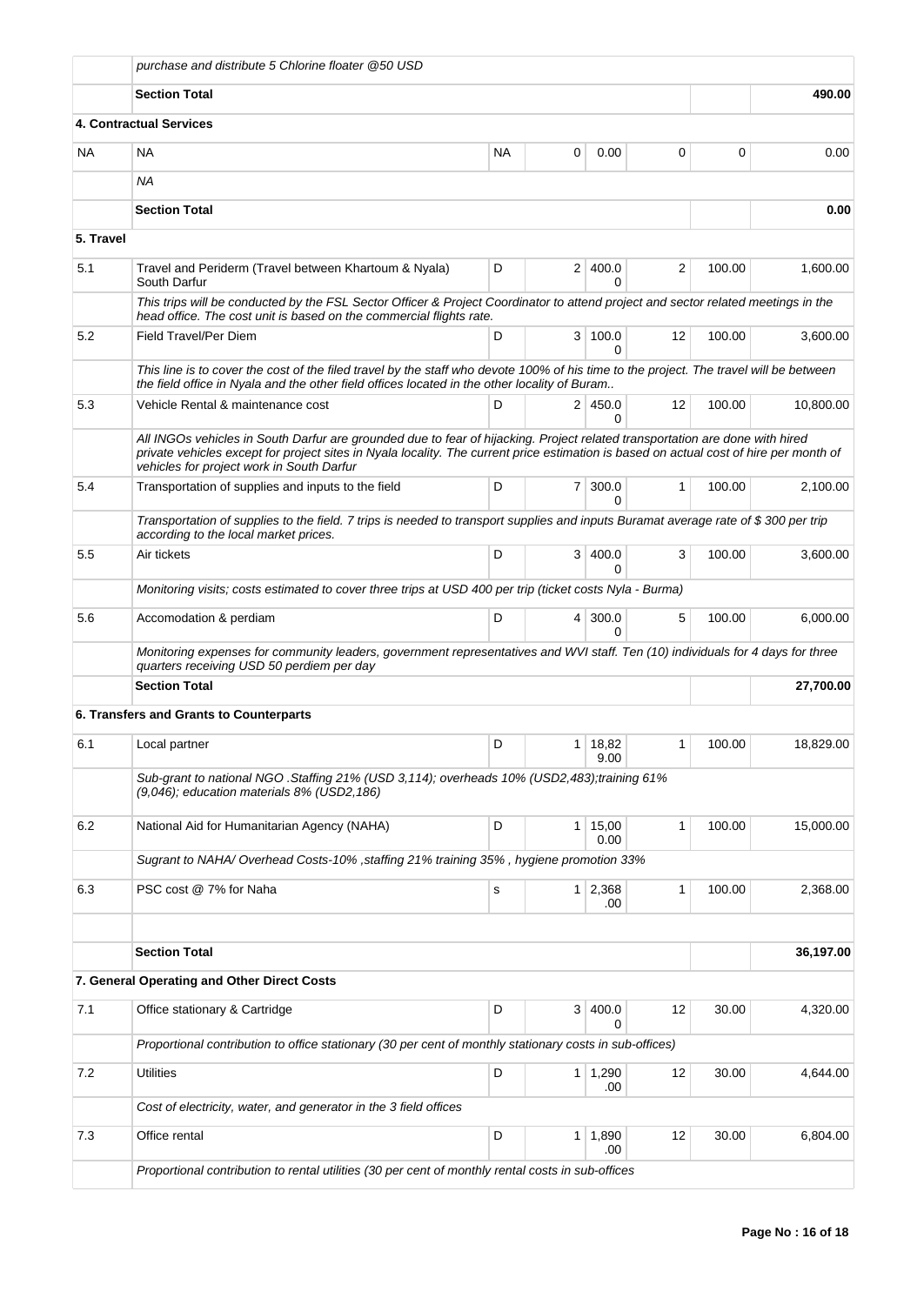| 7.4               | Communication                                                                                    | D |              | 10 20.00   | 12 | 100.00 | 2,400.00   |
|-------------------|--------------------------------------------------------------------------------------------------|---|--------------|------------|----|--------|------------|
|                   | Cost of communication includes internet, air time for project staff at \$20 per month per person |   |              |            |    |        |            |
| 7.5               | Evaluation                                                                                       | D | 4            | 100.0<br>0 | 6  | 100.00 | 2,400.00   |
|                   | Accommodation, food and transport for evaluation                                                 |   |              |            |    |        |            |
| 7.6               | Transport of supplies                                                                            | D | $\mathbf{1}$ | 952.0<br>0 | 4  | 100.00 | 3,808.00   |
|                   |                                                                                                  |   |              |            |    |        |            |
|                   | <b>Section Total</b>                                                                             |   |              |            |    |        | 24,376.00  |
| <b>SubTotal</b>   |                                                                                                  |   | 6,024.00     |            |    |        | 469,659.48 |
| Direct            |                                                                                                  |   |              |            |    |        | 461,291.48 |
| Support           |                                                                                                  |   |              |            |    |        | 8,368.00   |
| <b>PSC Cost</b>   |                                                                                                  |   |              |            |    |        |            |
|                   | <b>PSC Cost Percent</b>                                                                          |   |              |            |    |        | 6.46       |
| <b>PSC Amount</b> |                                                                                                  |   |              |            |    |        | 30,340.00  |
| <b>Total Cost</b> |                                                                                                  |   |              |            |    |        | 499,999.48 |